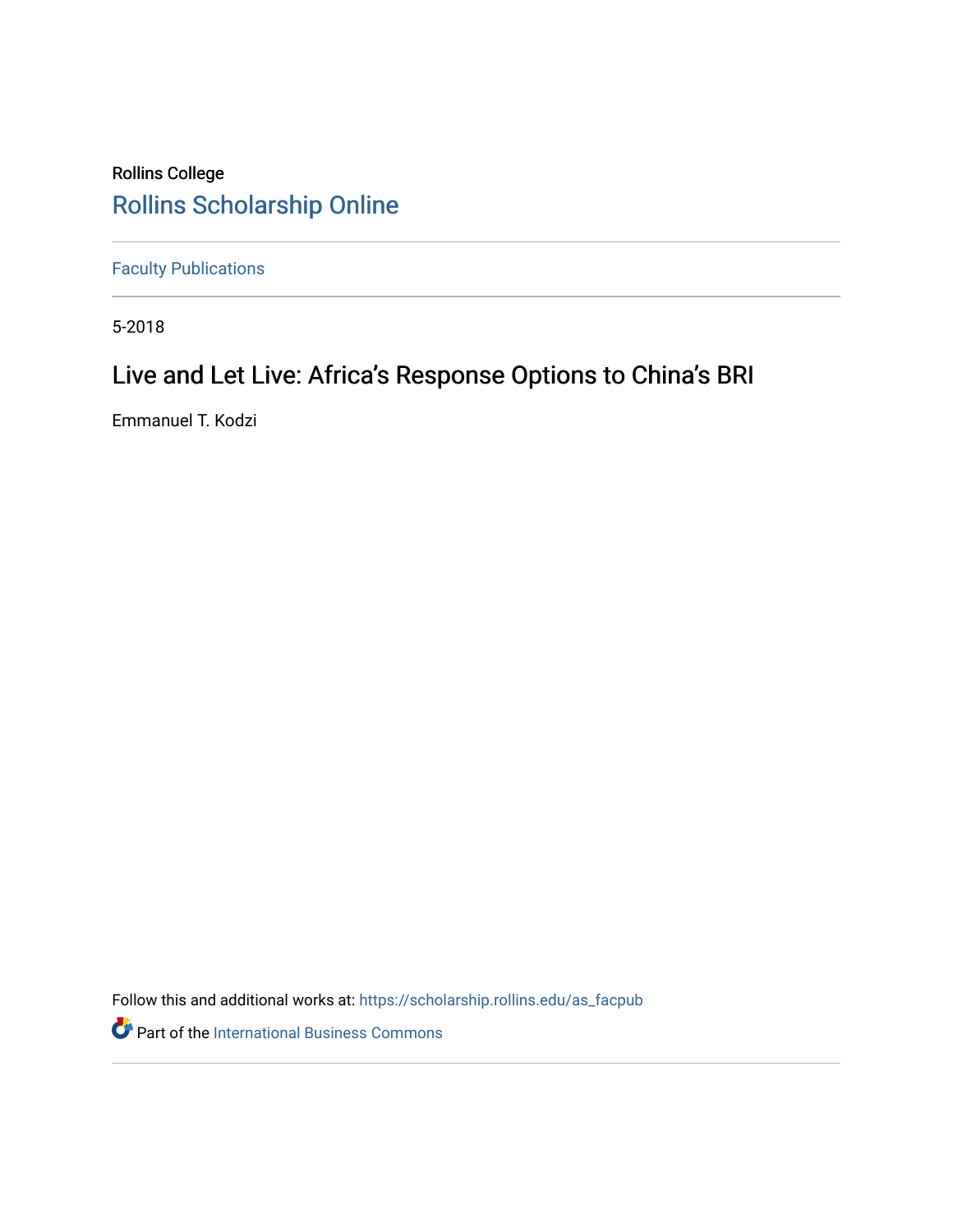**Live and let live: Africa's response options to China's BRI.** In Zhang, W., Alon, I., & Lattemann, C. (Eds.), China's Belt and Road Initiative: Changing the Rules of Globalization (pp. 155-178). Cham, 2018. 155-178. [https://link.springer.com/chapter/10.1007/978-3-319-75435-2\\_9](https://link.springer.com/chapter/10.1007/978-3-319-75435-2_9)

Emmanuel T. Kodzi Jr., Rollins College, USA

### ABSTRACT

Kodzi offers a timely perspective on the ongoing debate about how China's BRI might deliver tangible benefits to African partners. The impact of Chinese engagement on local businesses in different regions is explored both broadly, and in a specific African country context. Using the resource dependence theory and the supply chain practice view, the chapter focuses on technology- and knowledge-enhancing industry linkages to conceptualize a pragmatic response by African industry sectors to the competitive pressures associated with Chinese business engagement. By adopting a response view, this chapter proposes credible options for African countries to increase the strategic value of their contribution in BRI exchanges - rather than being casualties of power asymmetry.

**Keywords:** Response, Reorganization, Internationalization, Africa, Belt and Road Initiative, Supply Chain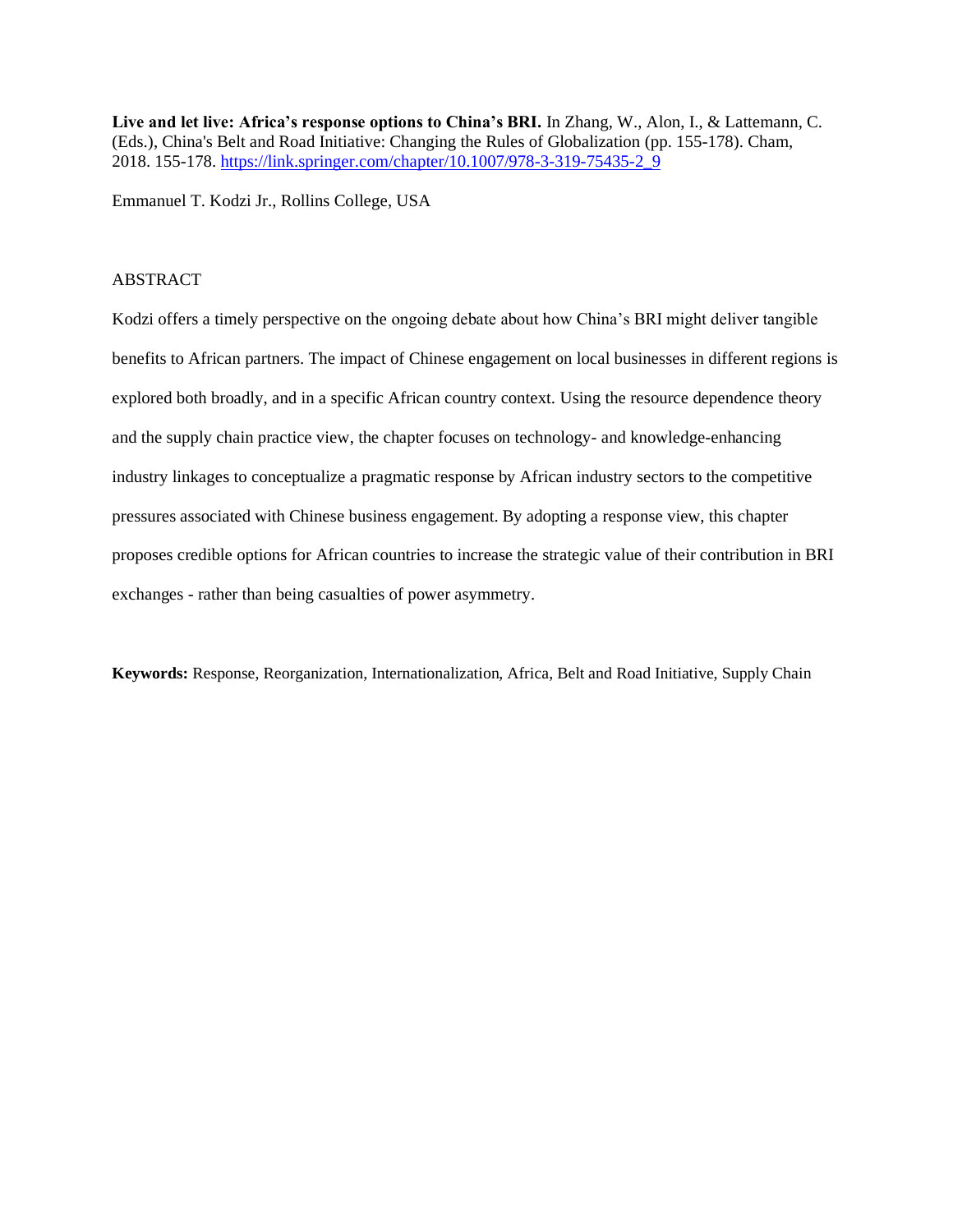## **1. Introduction**

China's increasing role in African development is consistent with the goals of the Belt and Road Initiative (BRI). The 2015 Ministerial Meeting of the Forum on China-Africa Cooperation (FOCAC) ended with a declaration that China-Africa relations have been upgraded to "comprehensive strategic and cooperative partnership status". This is significant because China categorizes its relations with other nations in order of importance (strategic partner, cooperative partner, and friendly cooperative), based on depth of collaboration and other factors. The FOCAC declaration is an implicit acknowledgement of interdependence between the parties, and a signal of increasing Chinese investment in African countries for the foreseeable future. The proliferation of Chinese firms in Africa also appears to be driven by shorter institutional distance between China and Africa, leading to more favorable risk assessments and easier adjustment of business practices to local conditions (Cuervo-Cazurra and Genc 2008; Luo et al. 2011; Wang et al. 2013). However, increasing the level of engagement is also associated with unintended effects like competitive pressures, power asymmetries and diplomacy challenges. For host nation businesses, the combination of competitive pressures and the imbalance of power in China's favor raises the stakes for survival. Thus, with increasing Chinese engagement, it is important for local businesses in African countries to understand the real basis for competitive advantage in their local markets, in order to be adequately rewarded in the ensuing exchange. From a supply chain disruption perspective, it is conceivable that even for a country in a weaker position, the survival of its industries may be highly beneficial to global economic exchanges.

China has itself prioritized the survival of various industries by providing support for businesses in both their domestic growth and international expansion. The Haier Group is one such business, that has played a significant role in transforming a fledgling home appliances industry, while benefitting from state support of the industry (Duysters et el. 2009). The Haier Group appears to have subsequently staged a robust response to the competition thrust upon it by the entrance of GE and Whirlpool into the Chinese market – and has more than survived. Du (2003), Child and Rodrigues (2005), and Duysters et al. (2009)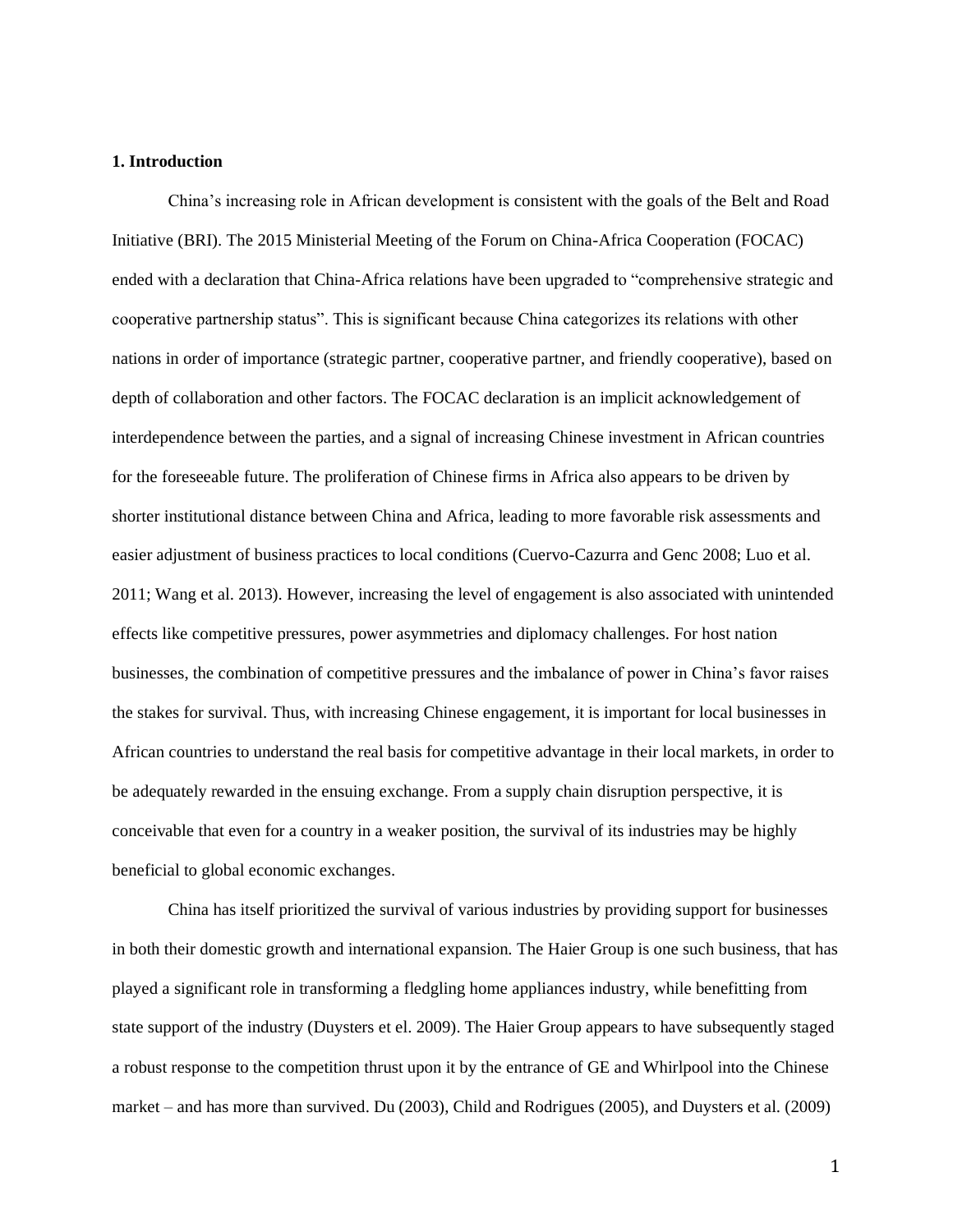have all examined Haier's competitive response in detail. Other examples of industry sector response to competitive foreign direct investment (FDI) include Bajaj Auto in India. Bajaj focused on the competitive levers within its supply chain – distinctive local products, local connections, and local distribution networks – to continue earning substantial market rents when Honda entered the Indian motorcycle market (Dawar and Frost 1999). The response principles adopted by the Haier Group and Bajaj Auto may have application for local African industry sectors, given that the operating context at the time bears some similarities with the current African situation in terms of FDI flows and limited in-country capabilities. The nature of the response will depend on the intensity of the power dynamics and competitive pressures resulting from Chinese exchanges with various African countries. For example, Djibouti may have only been a "pitstop" on China's path to European markets, since the country previously had just "friendly negotiations" with China. However, Djibouti's increasing importance in providing global access for Chinese-driven Ethiopian exports, and in enhancing security to ship lanes in the Horn of Africa has changed the relationship significantly. Djibouti welcomed the opening of a Chinese-funded Silkroad International Bank in January 2017, and China's first foreign military base in July 2017. It appears that this country will have a key role in the unfolding of the BRI. More intense engagement with a strategic partner may warrant a comprehensive response, to ensure mutually beneficial exchanges. So, it is of interest for Djibouti to carve out local industry advantages in transportation and logistics, for example, as it provides benefits to the BRI. The broad question in this study is how countries that are integral to the BRI might recognize and harness the potential value they bring to these economic exchanges. Thus, we concur with previous literature recommending a search for strategies by which Africa might utilize the developmental spin-offs that result from the increased investment and trade (Cheru and Obi 2011). Given the importance of African countries to the BRI based on the FOCAC declaration, this study examines applicable response strategies for African countries with increased FDI flows from China. The study explores dimensions of industry-level response and the enabling mechanisms for the survival of specific sectors that experience disruption through Chinese investment. By adopting a pragmatic conceptualization of how African countries could *respond* to China's business engagement, this study contributes a critical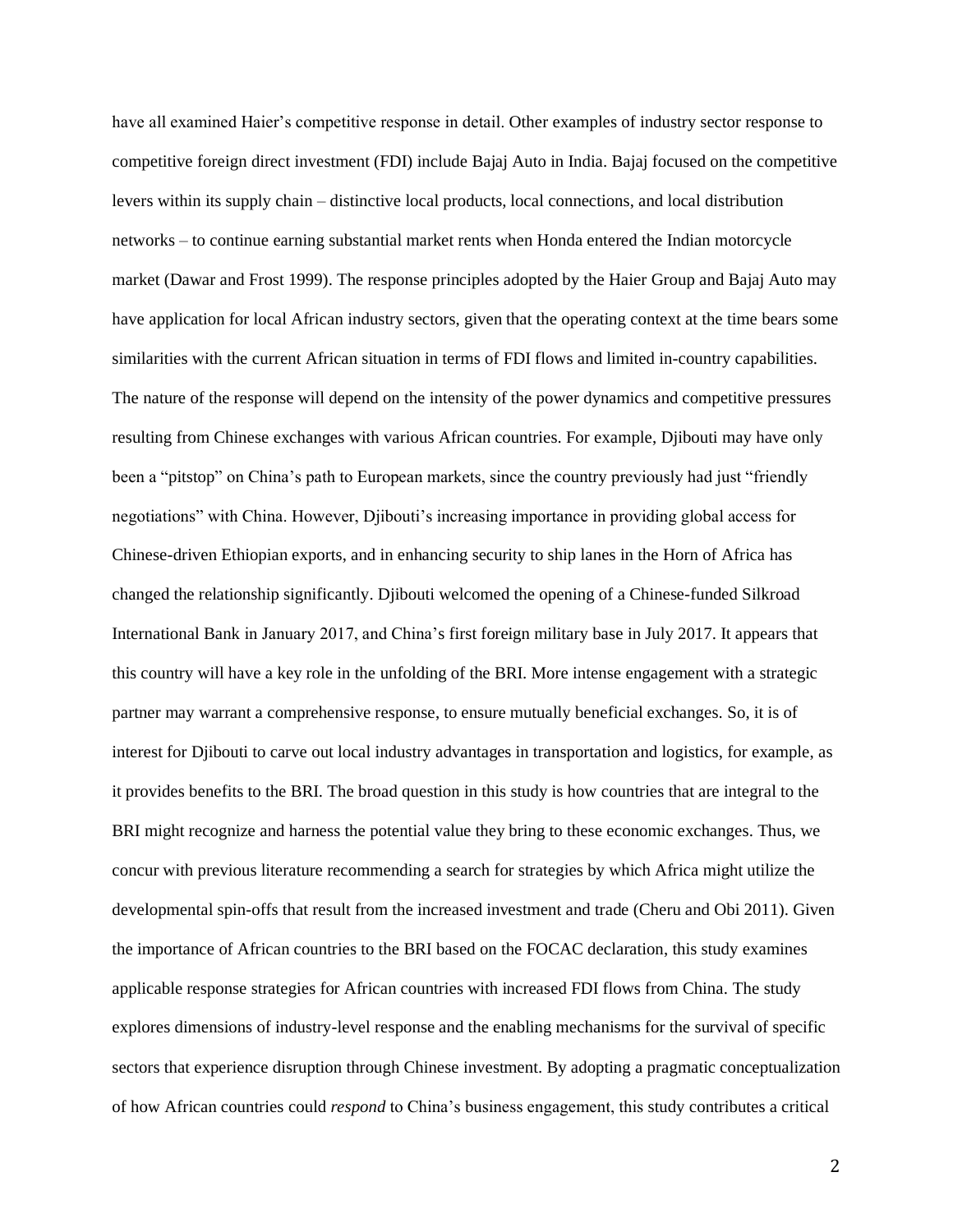dimension to the ongoing debate about how China's BRI might deliver tangible benefits to African countries. This response view will allow managers of impacted business clusters to proactively embrace options for meaningful exchange under competition, rather than be victims.

The rest of the paper is structured as follows: in the next section, we review China's engagement in Latin American and Southeast Asian countries, to identify patterns of impact on local industry. Our goal is to ascertain which patterns might signal possible business impacts on African countries in the new BRI dispensation. We adopt the resource dependency theory and the supply chain practice view as our framework for exploring impact and response. We then select Kenya for in-depth analysis, given its economic influence in the East African region, the importance of its Mombasa port as a gateway for trade, and evidence of multi-sectoral Chinese investment. This step involves examining flows of product, information and capital into, and out of Kenya to understand the mutual dependencies and power imbalance associated with the China-Kenya exchange. The next stage conceptualizes how specific industries and government sectors might respond to the competitive pressures accompanying Chinese business engagement. We summarize the discussion with possible theoretical generalizations of this response view to other African countries connected with the BRI.

# **2. Expected impact of Chinese Engagement**

Many developing countries seek FDI, along with the expectation of positive spillovers like job creation, technology transfer, and productivity increases. Such positive effects are likely to be more substantial if the investors are closer technologically and institutionally (Takii 2005; Luo et al. 2011); thus, investment from China is generally welcomed by developing countries. However, there is the need to establish value-adding linkages between incoming and local businesses for the expected FDI benefits to be realized. Kubny and Voss (2014) find that in Vietnam, Chinese firms source local inputs only to a limited degree, and that their arms-length exchanges do not furnish the expected technology transfers. Similar to Vietnam, local sourcing in Africa is particularly low because Chinese businesses typically import their inputs for production and construction, and so have weak if any linkages with local firms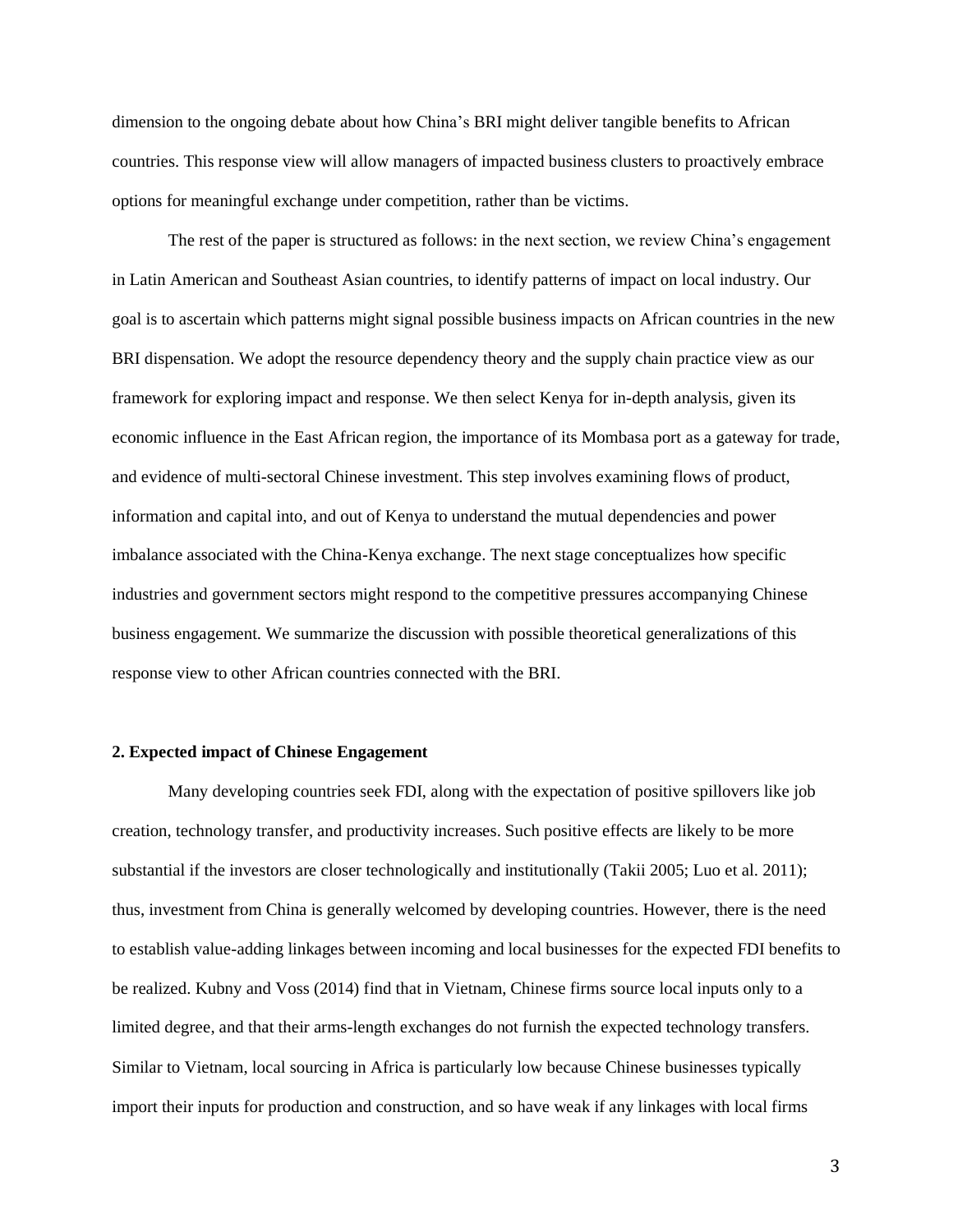(Corkin 2007; Amendolagine et al. 2013). Furthermore, Chinese construction businesses have been known to import low-skilled Chinese labor for several projects in Africa (Cheru and Obi 2011), which further obstructs linkages for local knowledge transfer. Sun and Lin (2017) refute the notion of poor linkages by pointing to a Chinese multinational partnering with the Kenyan Ministry of Education for skills training. However, their paper also refers to this MNE as "unique among Chinese companies in Africa in the extent to which it has invested in local skills development". The phenomenon of limited business linkages has also been observed in several Latin American countries. In that region, increased Chinese engagement has often led to relocation of high-end manufacturing activity from some Latin American countries to China. This relocation means that actual Chinese investment in those countries has mainly targeted specialization in primary products, which further limits the creation of local value-adding linkages (Jenkins 2010). Similarly, Flynn (2013) refers to how China's demand for primary products like minerals and timber restricts specialization in many African countries to low value-added outputs – which constrains linkages. By nurturing backward and forward linkages, Chinese investors could possibly generate opportunities for local businesses to be drawn into the global production system, and thereby deliver on the often-touted "win-win" exchanges (Irshad 2015; Ferdinand 2016). Contrary to such disposition, infrastructure investments overseas are often viewed as opportunities to increase the demand for components supplied by businesses back in China (Swaine 2015; Chia and Sussangkarn 2006). Therefore, it is considered reasonable that incoming Chinese firms would source production inputs not from local suppliers, but mainly from their parent companies or other Chinese firms (Corkin and Burke 2006; van der Lugt et al. 2011). In fact, backward linkages in the host country may only serve to strengthen the foreign business position where there is the need to establish initial local connections or build legitimacy in an incremental expansion model (Johanson and Vahlne 2009), as may be the case in Sun and Lin (2017). Moreover, such linkages may be loose, and not aimed at developing the long-term relationships that enhance the productive capacities of local businesses. The weak linkages between Chinese investors and local suppliers does not appear to be driven by poor absorptive capacity in the local firms *per se*, but from the general unwillingness of the investor to recognize, engage or develop local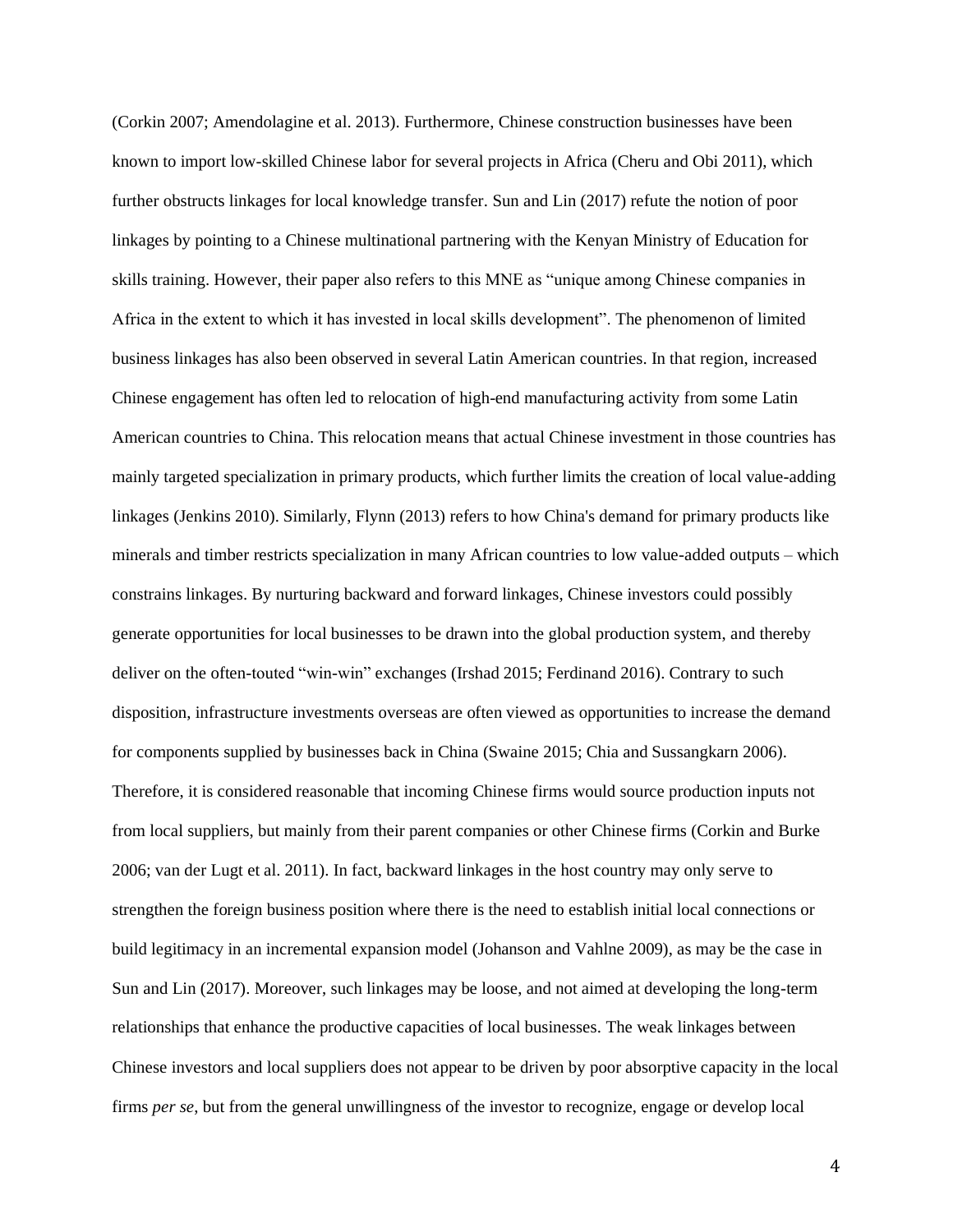capabilities (Kubny and Voss 2014). Foreign-local partnerships that involve shared ownership of portions of the supply chain, may create better linkages. As Smarzynska Javorcik (2004) finds with Lithuanian firms, positive productivity spillovers derive more from projects with shared foreign-local ownership.

Another aspect of the potential for reaping positive FDI benefits is the type of goods involved in the exchange. Chinese businesses may tackle overcapacity by exporting capital goods (Rolland 2015), and this may be in the interest of importing nations - small scale manufacturers gain increased access to machinery which support the conversion of inputs into intermediate goods, for example. The opportunity for technology transfer and improved production capability is improved when FDI is associated with the import of capital goods rather than consumer goods (UNCTAD 2012). On the whole, the value of capital goods imports into Africa from China has exceeded the value of consumer goods between 2011 and 2015 (WITS 2016). However, concerns about import competition still remain. Kaplinsky and Messner (2007) capture this tension in terms of complementary and competitive impacts: for example, where the import of cheap consumer goods from China could improve the buying power of local customers but also displace local producers. Elu and Price (2010) note that increased trade with China has the effect of lowering Total Factor Productivity for sub-Saharan African manufacturing firms directly through import competition, and indirectly through negative technology transfer. Reduced productivity in African countries hampers cost reduction efforts and further compounds the relative cost disadvantage (Adisu et al. 2010). Thus, even where benefits accrue from the exchange, the positive impact may be transient if African businesses do not build the productive capacity to be relevant in long term exchanges. In a related context, Chia and Sussangkarn (2006) highlight the need for members of the Association of Southeast Asian Nations (ASEAN) to pursue integration in order to exploit scale economies and together become more competitive in their exchanges with China. The essential theme here is that competitiveness elevates the status of ASEAN countries in the relationship, by increasing mutual dependence with China. Similarly, rather than expect Chinese businesses to voluntarily create value-adding interactions with African businesses, Onjala (2010) challenges African countries to actively diversify the structure of their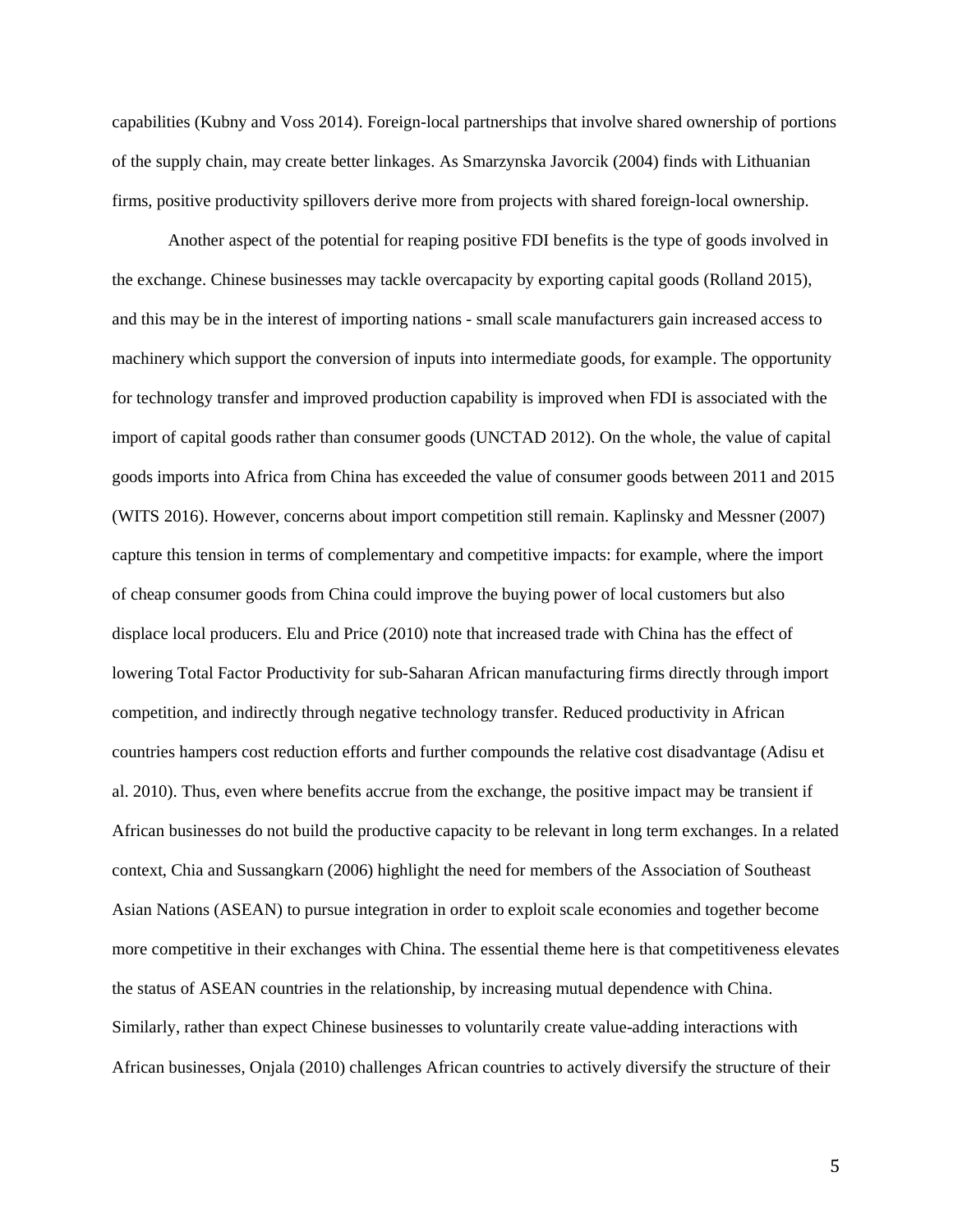exports and produce higher volumes through taking advantage of the scale and scope of the Chinese economy.

#### **3. Navigating mutual dependence and power imbalance**

The idea of African businesses making adjustments to increase their standing in BRI exchanges may be conceptualized with the resource dependency theory (RDT) – that organizations must restructure their dependency on the external environment in order to increase their chances of survival (Pfeffer and Salancik 1978). Kaplinsky and Morris (2008) present an example of supply chain adjustment adopted by a South African producer of underwear that faced severe competitive challenges from Chinese imports. The company helped its retailers reduce inventory holdings and improve their responsiveness to customer demand – a clear example of relational performance (Carter et al. 2017, Cheung et al. 2011) in the supply chain. This company had the capability to restructure its dependency on the external environment; and such traits make it an attractive target for partnerships. Partnering (including alliances and joint ventures, co-optation, interlocks, mergers, or vertical integration) is one way to create a long-term view of cooperative business exchanges and reduce uncertainties across the supply chain (Hillman et al. 2009). The opportunity for value-creating long-term partnerships will increase when the competitive levers across specific industries in Africa are identified and nurtured.

Casciaro and Piskorski (2005) view mutual dependence and power imbalance as two related aspects of the RDT notion of interdependence between two parties in an exchange. Pfeffer and Salancik (1978) had focused on minimizing interdependence. However, there is value to collaboration and reciprocity especially between buyers and sellers (Ado and Su 2016). High levels of mutual dependence shift exchange relationships more toward symbiosis than competition. Thus, the competitive impacts of power imbalance may be reduced if mutual dependence is high. In the case of African countries, even though the balance of power is heavily in China's favor, the exercise of that power may be restrained if high levels of mutual dependence exist between Africa and China. Clearly, bilateral relations between African countries and China will yield more benefits if African businesses can supply substantial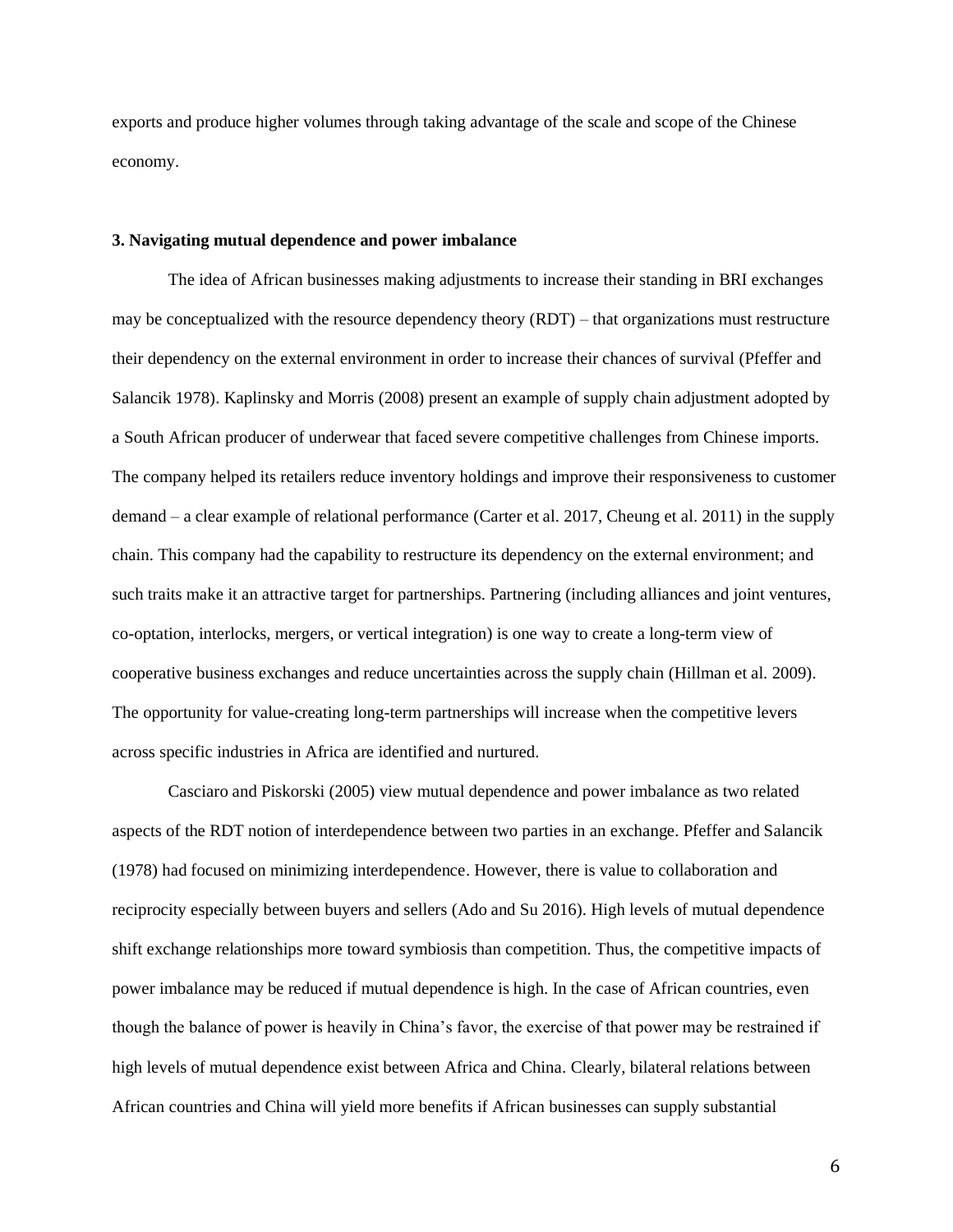resources that are critical to the BRI. Such resources must be identified carefully, since in several industries (such as textiles) China has comparative advantage in the factors of production. The production challenges like capacity limitations in various industries, make production sharing an attractive model for competitively scaling the output of national or regional supply chains. Koopman et al. (2010) view supply chains as systems of value-added sources and destinations within integrated production networks. The integration of production networks is at the core of production sharing, and implies a reorganization of the production function. Reorganization might involve achieving a balance between outsourcing peripheral productive functions across a regional network, and controlling the centers of value creation (Neilson et al. 2014). The functions in the network need to be assigned collaboratively rather than just dictating the terms of engagement to supply chain partners. This collaborative approach to production sharing may be a useful framework to consider within industry sectors (Wang et al. 2013). In other words, with proactive collaboration in a specific industry, it may be possible to establish unique regional or country production advantages, relative to Chinese businesses, and thus create a basis for increased mutual dependence. Carter et al. (2017) describe the mutual dependence between Amazon and several businesses in terms of the benefits to smaller companies of being roped into Amazon's extensive delivery network, while Amazon reaps the benefits of better network utilization. This is a win-win in the supply chain. It is from this perspective, that the study explores the response of African businesses to increased Chinese engagement.

Industry-level coordination of production sharing does not preclude institutional oversight. On the contrary, the role of the state may be reframed as an agent of development, as China itself did. Even with a liberalized economy, China's policies were endogenously-driven rather than being imposed externally, allowing them to have better control over the globalization of their economy (Jilberto and Hogenboom 2012). Similarly, the dispensation of zero-tariffs for Cambodian textile exports into the EU, allowed Cambodia to participate in the textile industry even though neighboring Vietnam had a larger economy, a larger pool of cheaper labor, and industrial production advantages relative to Cambodia (Chen et al. 2011). Thus, Cheru and Obi's (2011) challenge to African leadership is pertinent: define thoughtful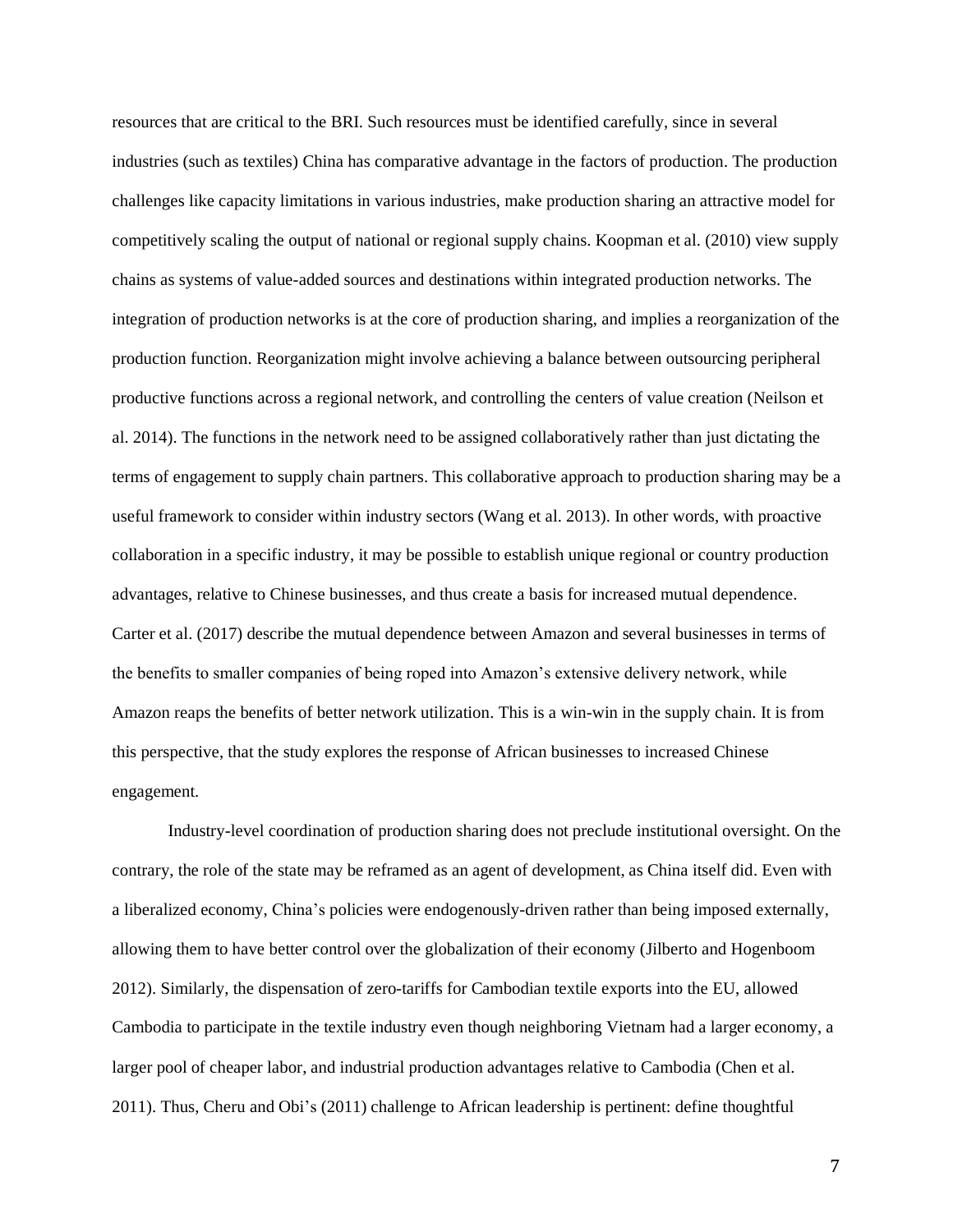frameworks for bilateral, fair, and balanced cooperation. Could country-level negotiations in Africa create a fairer production climate and provide incentive for industries to collaborate in a production-sharing framework that makes the most of the BRI dispensation? Would intra-regional trade in a productionsharing framework redirect China's engagement with the continent, and result in local enterprise skills development and technology transfer? These questions align with the main objective of examining industry-level response strategies under the threat of foreign competition. The next section comprises indepth analyses of industrial flows in Kenya to examine the mutual dependencies and power imbalance associated with the China-Kenya exchange, and to conceptualize how specific industry sectors might respond to the competitive pressures accompanying Chinese business engagement.

#### **4. The case of Kenya**

In recognition of the significant country differences at the industry and institutional levels across Africa we focus on the East African region as an area with historic and current connections with China. We select Kenya for study, given its economic influence within the East African Community of nations (EAC), the importance of its Mombasa port as a gateway for trade, and evidence of multi-sectoral Chinese investment. For example, in 2014 Kenya signed a US\$3.8 billion agreement for Chinese highspeed railway technology to connect Nairobi to Mombasa, the largest port in East Africa (Arase 2015). Kenya has the largest economy in the EAC, and is among the top 5 African countries receiving imports from China. Kenya is also one of two African countries whose Presidents were part of the May 2017 Belt and Road Forum for International Cooperation (BRF) in Beijing; the forum involved cooperative consultation on the BRI for participating countries (China Daily 2017).

Kenya produces and exports substantial quantities of Tea, Flowers, and Coffee, among others. Participation in global production networks has often been construed to mean increasing industrial production for exports, suggesting it may be attractive to target China's markets with value-added products. This view is reasonable, given that China's growth strategy has pivoted to greater reliance on domestic consumption (Hawke 2016). However, existing capacity constraints limit the scaling of export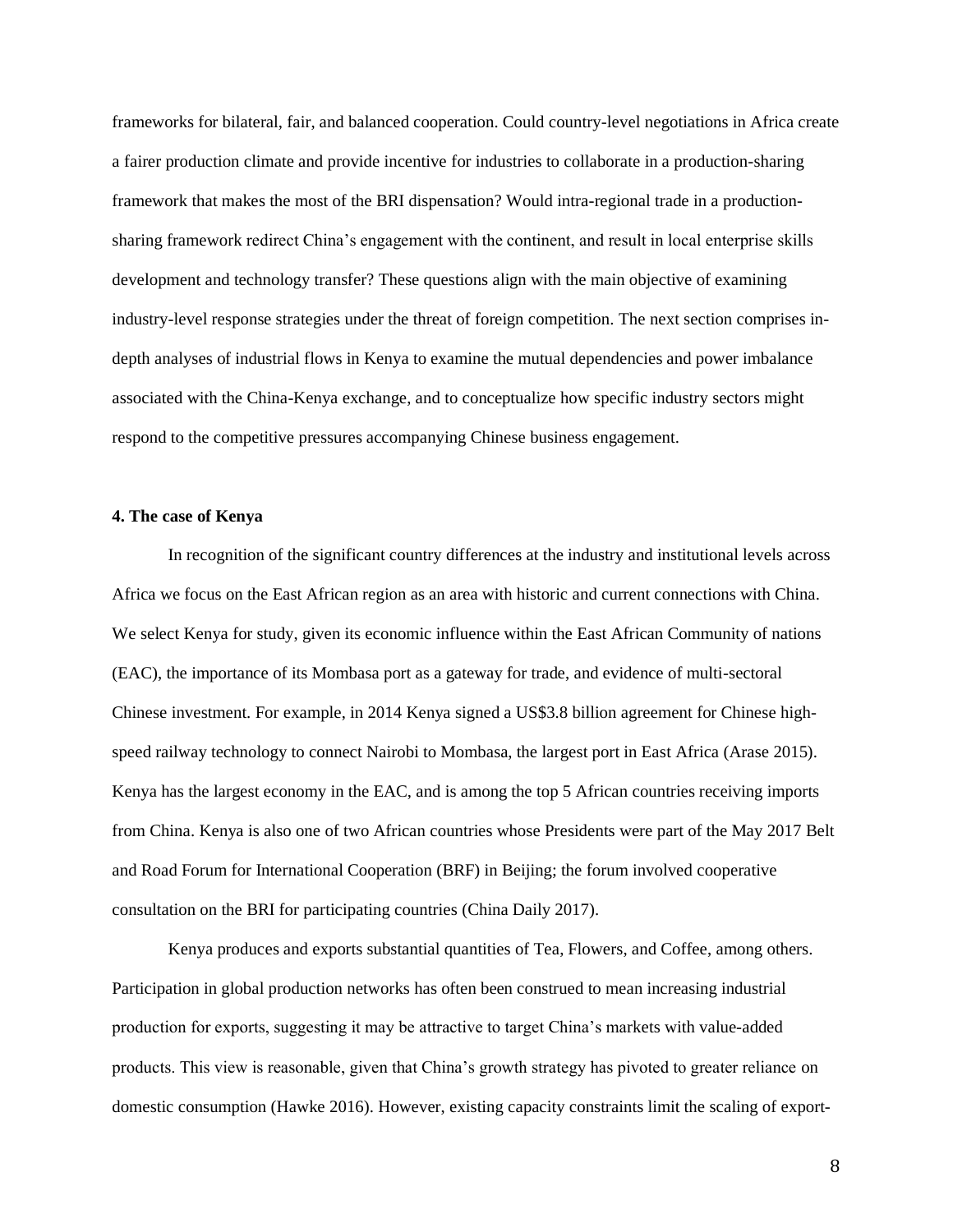oriented production in Kenya. For example, Ikiara and Ndirangu (2003) point to a concentration of Kenya's industrial production in Export Processing Zones as evidence of infrastructure inadequacies in the wider economy. Despite such limitations, export orientation will continue to be attractive because increased scale may translate into productivity, learning, and quality advantages. On the other hand, export pricing may decrease the incentive for local production if the perceived local value is small, thereby weakening rather than supporting local industry amid foreign competition. Thus, response initiatives like increasing the production of premium tea for local Kenyan consumption (Stevis 2017) may help to not only stabilize producer prices, but also cement the comparative advantage that Kenya has in Tea production. Similarly, local factories can be reorganized to reduce order minimums, and increase direct access for small-scale manufacturers. Such reorganization will reduce the direct cost of inputs for small-scale manufacturers (Coughlin and Ikiara 1988), and increase demand for the output of these factories, thereby providing impetus for scaling up production, improving learning, and increasing competitiveness. Reorganization as a response will likewise benefit tanneries and the local leather industry in general amid growing demand for high quality leather, and the increased import of Chinese shoes into the EAC. Analogous applications may be made for Sisal, Pyrethrum, and even Tire manufacturing; the recent capacity additions for automotive assembly in Kenya offers an opportunity for local tire manufacturers, but without significant reorganization, tire imports from China will limit this potential.

Our goal in this analysis is not to conduct a comprehensive quantification of China's impact on Kenya, but to understand the nature of the impact on industry as a basis to explore potential models for reorganization. In this regard, a survey of individual businesses is beyond the scope of this study. However, sans such a survey, evidence exists (as is true even in the US) of local industries that have been impacted adversely by China's low-priced imports - including textiles in Zambia, shoes in Ethiopia, and garden furniture in Ghana (McGreal 2007). Our interest is in exploring options for African businesses in general, and Kenyan businesses in particular, to remain relevant in global production and trade networks. Thus, we examine how existing opportunities for reorganization and production sharing might be framed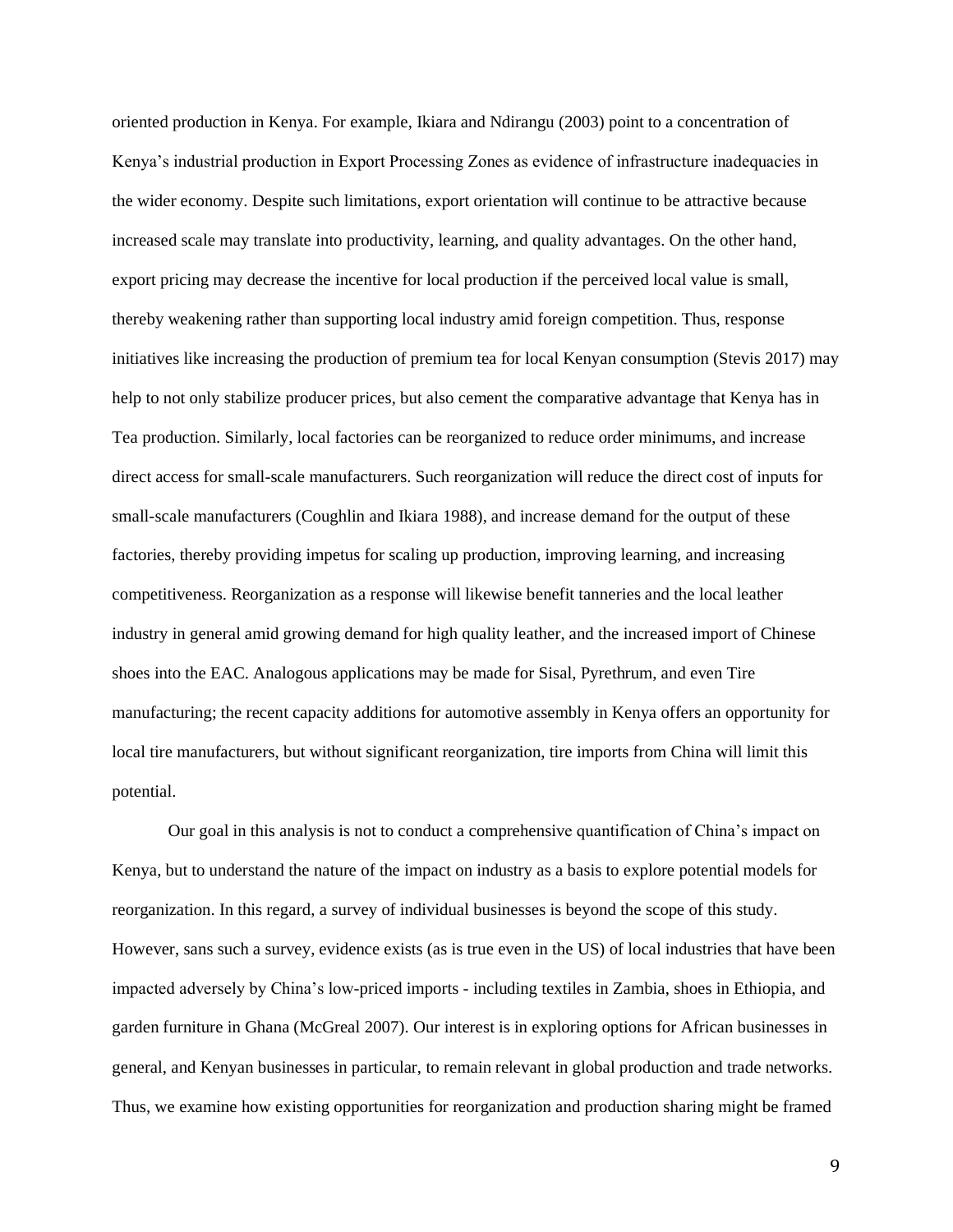in support of a competitive industrial response. We examine product and trade flows within and across Kenya's borders, by assembling and triangulating limited available data from several sources including the Kenya National Bureau of Statistics (KNBS), the East African Community Data portal, the International Trade Center (ITC) in Geneva, the United Nations Conference on Trade and Development (UNCTAD), the World Integrated Trade Solution (WITS) of the World Bank, the Hong Kong Trade Development Council (HKTDC) and other specialized sources like the East African Tea Trade Association. We also reference available data from the Kenya Association of Manufacturers (KAM) to glean more detailed industry information for a fuller conceptualization of our response framework.

Considering trade flows within East African countries, and between these countries and destinations outside the region, it is clear that trade within EAC is almost the same in value as that between EAC and the rest of Africa (see Figure 1). However, trade outside Africa is significantly higher, and it appears that total trade is more sensitive to the extra-African component. Herein lies the opportunity for diversifying the direction and structure of African exports and for achieving less volatility in demand, pricing, and production (Onjala 2010). Kenya's contribution to EAC trade is significant, even though in recent years, Kenya appears to have contributed a smaller proportion to trade within the EAC (see Figure 2). The decline in Kenya's contribution may not necessarily be as a result of decreased production per se, but perhaps of the strengthening of productive capacity in other EAC countries, or of the increase in imports arriving in the other EAC countries. Net FDI flows as a percentage of GDP have been generally higher in Uganda and Tanzania averaging 4.65% and 4.12% respectively between 2005 and 2015 compared with Kenya at 2.15% over the same period (World Bank 2016).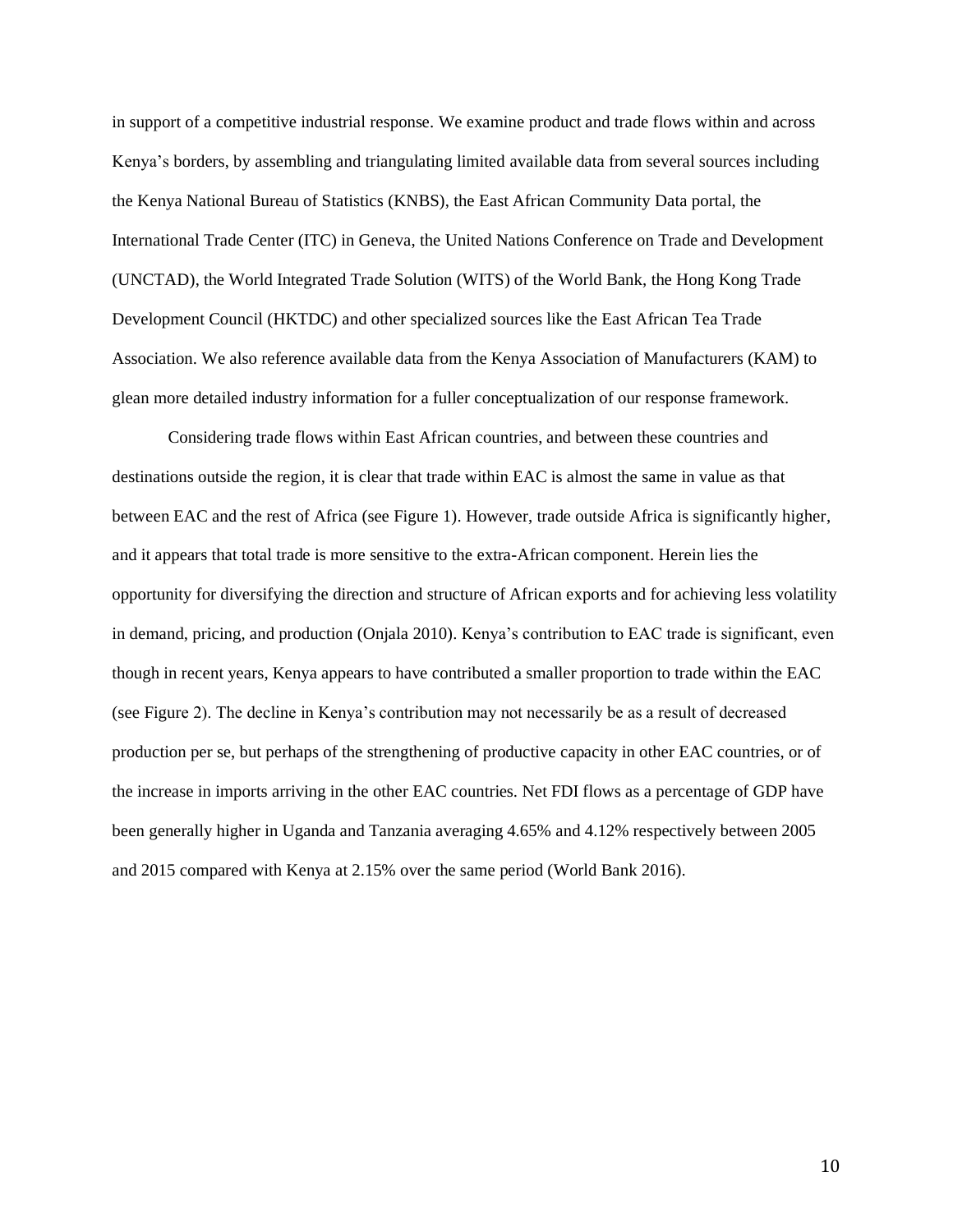Figure 1: Trade (\$m) within and outside East African Countries (*data assembled from*  Figure 1: Trade (\$m)within and outside East African Countries (*data assembled from UNCTADstat*)



Figure 3: Value of imports into Kenya and Industrial production within Kenya (*data*  Industrial production within Kenya (*data* ass*embled from KNBS, ITC, and HKTDC*)



Figure 2: Contribution of Kenya to EAC Trade (*data assembled from UNCTAD and EAC*)







Further insights emerge when Kenya's industrial production is superimposed on imports from China and total imports (see Figure 3). Evidently, Kenya's production has been growing, even though at a slower rate in recent years. World Bank (2016) data corroborate this pattern, but indicate that the valueadded contribution of services has been growing significantly faster than that of manufacturing. The World Bank data also show that the contribution of manufacturing to GDP was about 11% on average from 2001-2014 (max 12.8% in 2007, and min 9.7% in 2001 and 2003). However, a regression line from 2006 (5 years after the Doha Round of WTO negotiations) shows a strong negative association between Year-since-2001 and manufacturing contribution (slope estimate -0.3405, t ratio -9.48). This is a cause for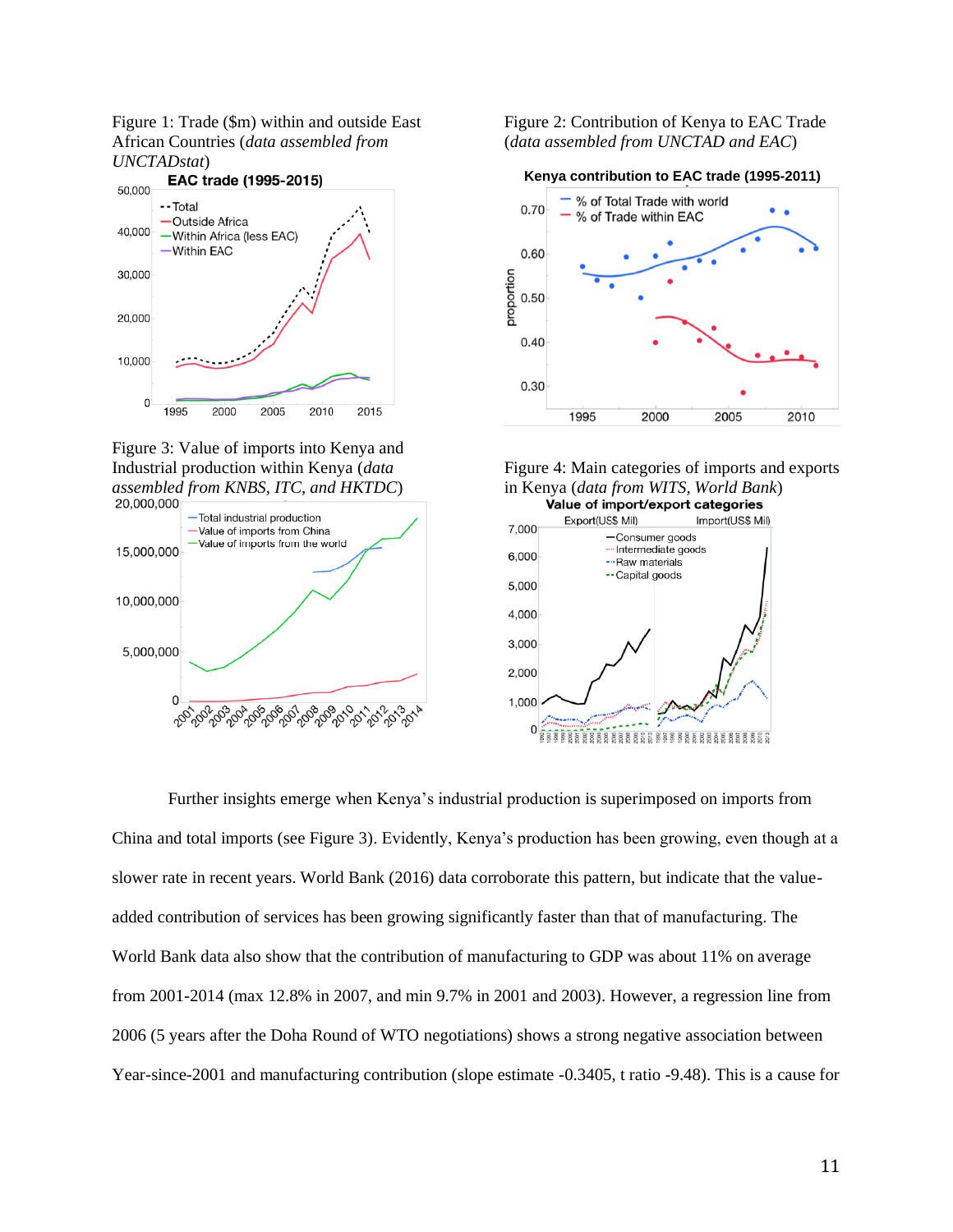concern since total imports outstripped industrial production in 2011 (see Figure 3). The import of Chinese tires, for example, may already be hampering local production in that sector. The free flow of goods and services within the EAC also creates a situation where tires imported from China into Tanzania may have direct impacts on the productive capacity of the larger automotive industry in Kenya. Overall, with growing Chinese imports, it remains to be seen to what extent Kenya's aggregate industrial activity may be affected. As shown by the components of imports (see Figure 4), the largest proportion of imports into Kenya comprises consumer goods, and these are not known to support local production capacity as discussed previously. However, capital goods imports are also high along with intermediate goods, suggesting that there is a sustained demand for inputs of industrial production. These flows may be accounting for the fact that we do not currently observe drastic shifts in Kenya's aggregate industrial activity. On the other hand, FDI inflows rose from \$21m in 2005 to \$1.44b in 2015 (UNCTAD 2016), and may be reflecting China's involvement in large infrastructure projects (road and building construction), in the financial sector, and in the telecommunications sector. Investments in these sectors may also compete directly or indirectly with industrial production (e.g. building materials) in Kenya, if no prior arrangements exist for sourcing supplies locally. Skillful negotiation and targeted incentives on the part of government may be a channel by which such large investments may enable industrial production. The affected sectors may complement such negotiation by reorganizing to leverage the associated efficiencies in transportation and financial services.







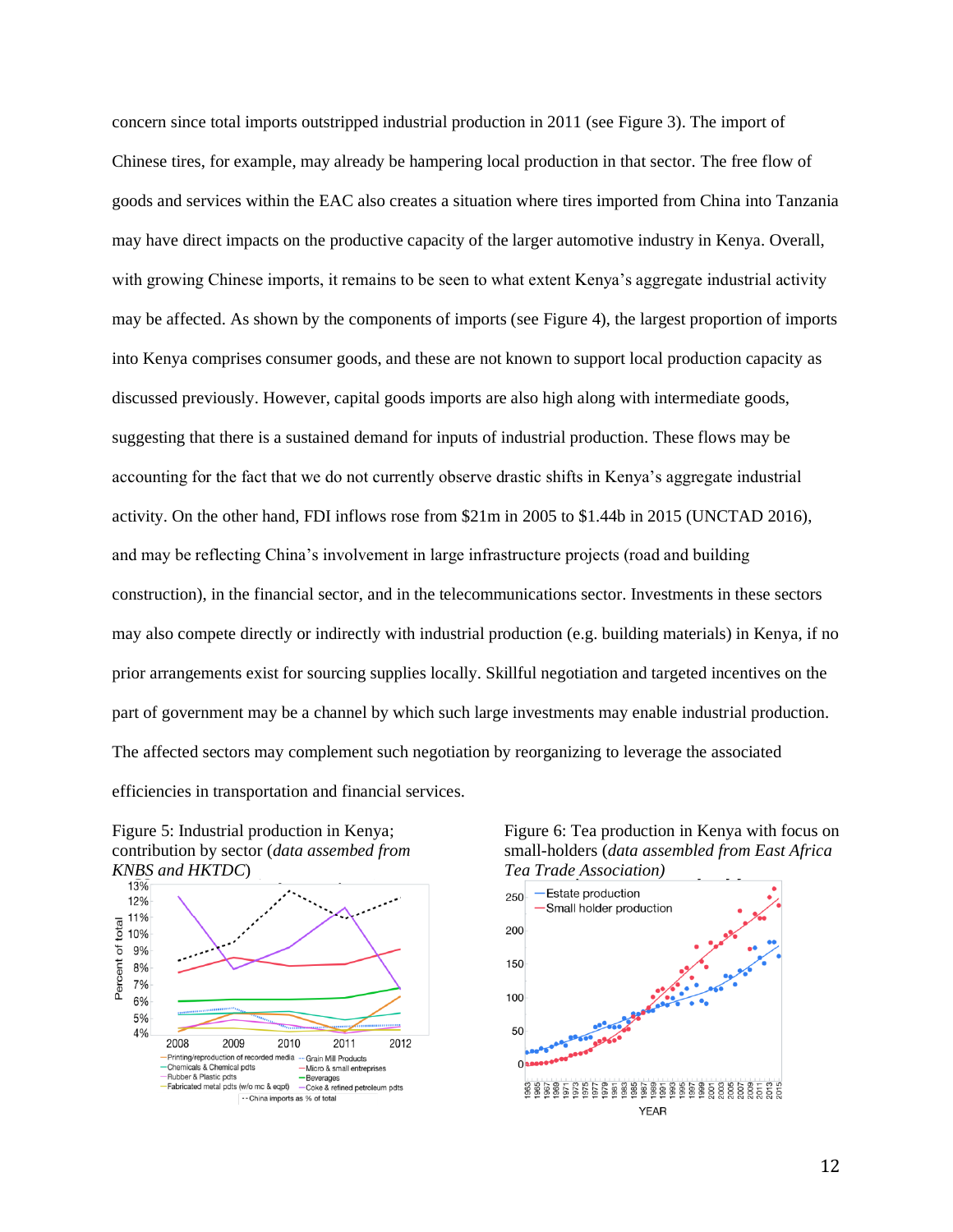We also identify sector making major contributors to Kenya's industrial production (see Figure 5). Understanding the nature of these contributing sectors may provide some insights into what competencies Kenya might leverage to sustain an advantage in certain industries. The graph shows only the top 7 sectors plus grain mill products. Grain mill products is the highest in the food category, but its contribution has declined over time. This decline may be a function of droughts in Kenya, and the inability to effectively source grain supplies from the sub-region. The contribution of coke and refined petroleum products has been high but variable and may be reflecting petroleum price variation. However, the increased installed capacity of geothermal power plants may also be reducing the demand for petroleum products. The contribution of beverages has been growing only slightly over time. Perhaps, this stagnation reflects the intense price competition in that industry between East African Breweries Ltd, and South African Breweries. These beverage establishments have now negotiated an operating model based on co-opetition, and the contribution of beverages may increase with time. The contribution of micro- and small enterprises is high and significant, and presents an important opportunity for Kenya. When Africa is viewed as an aggregate market, it is very attractive to foreign investors. The same is true of understanding the total productive power of micro- and small enterprises in Kenya. We underline the importance of the aggregate of smaller enterprises by noting that the changing structure of tea production is a credible signal that small holders cannot be ignored in the Kenyan economy (see Figure 6). The other industry contributors like fabricated metal, rubber and plastic products, and chemicals and chemical products are also very significant when taken together (about 14 percent of production). It is reasonable to consider their joint contribution, given their impact on the automotive industry, for example.

| <b>Sector</b>                          | N   | % of Total |
|----------------------------------------|-----|------------|
| Food & Beverages                       | 146 | 24.13      |
| Metal & Allied                         | 73  | 12.07      |
| Chemical & Allied                      | 60  | 9.92       |
| Plastics & Rubber                      | 58  | 9.59       |
| Paper & Board                          | 56  | 9.26       |
| <b>Textiles &amp; Apparel</b>          | 46  | 7.60       |
| Motor Vehicle Assemblers & Accessories | 40  | 6.62       |
| Energy, Electrical & Electronics       | 33  | 5.45       |
| Building, Mining & Construction        | 31  | 5.12       |
| Timber, Wood & Furniture               | 24  | 3.97       |
| Pharmaceutical & Medical Equipment     | 19  | 3.14       |
| Fresh Produce                          | 12  | 1.98       |
| Leather & Footwear                     | 6   | 0.99       |

Table 1: Industry sectors represented by the Kenya Association of Manufacturers

\* 102 companies listed in services and consultancy were excluded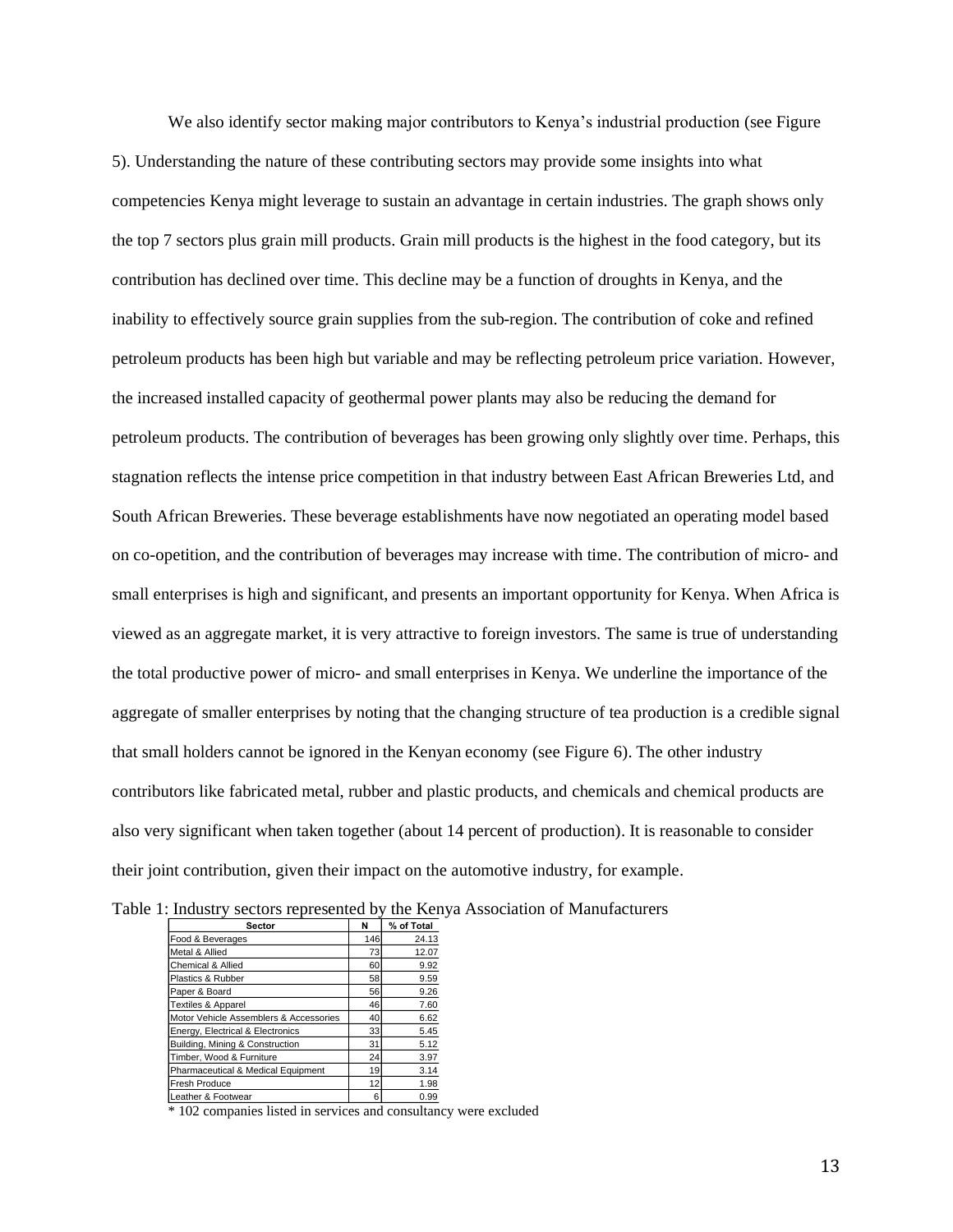We review the broad structure of industry sectors in the KAM. It is of interest to examine each industry in turn. For brevity, however, we focus only on the Motor Vehicle Assemblers & Accessories (MVAA). As expected, there are more companies operating in the associated sectors of metals, chemicals, plastics and paper than in the MVAA sector. Of the 40 MVAA companies, 21 had websites listed, and 20 of those websites were functional. Based on detailed analysis of information from their websites, we observe that the companies included: businesses that had started small and kept growing to the third generation; businesses that operated as subsidiaries of global companies; and businesses that were operating in the EAC market with plans to further expand into the larger COMESA region. There were businesses that reported adapting their operating model after WTO rules opened the Kenyan market to direct global competition. There were also businesses maintaining a hybrid of importing some standardized intermediate goods, and yet manufacturing their own customized versions of the endproduct. These companies appeared to thematically cater to the harsh transportation specifications of Kenya, and viewed that strategic targeting as an advantage. The product range was impressive from vehicle seats and interiors, to filters (air, oil, fuel), to trailers, to complete vehicle design and manufacturing.

The MVAA industry sector uses inputs from several other sectors including Paper & Board, Plastics & Rubber, Chemicals & Allied, and Metals & Allied – and if the linkages can be clearly identified, a system of value-addition will emerge. Considering the scope of production across these sectors, there is certainly room to leverage the scale and synergies of production sharing. Similar to the supply chain levers of distinctive local products, local connections, and local distribution networks that were in Bajaj Auto's favor (Dawar and Frost 1999), these Kenyan business networks have sometimes idiosyncratic local advantages. Thus, Kenyan businesses must be proactive about building resilient industry clusters to maintain a growth trajectory, given the substantial and growing impact of Chinese engagement. Using the case of Mauritius, Ancharaz (2009) emphasizes building resilience as a way of mitigating adverse effects of sudden pressure like Chinese dominance, and then striving to create a winwin exchange. In this case, win-win meant China had access to other world markets through Mauritius'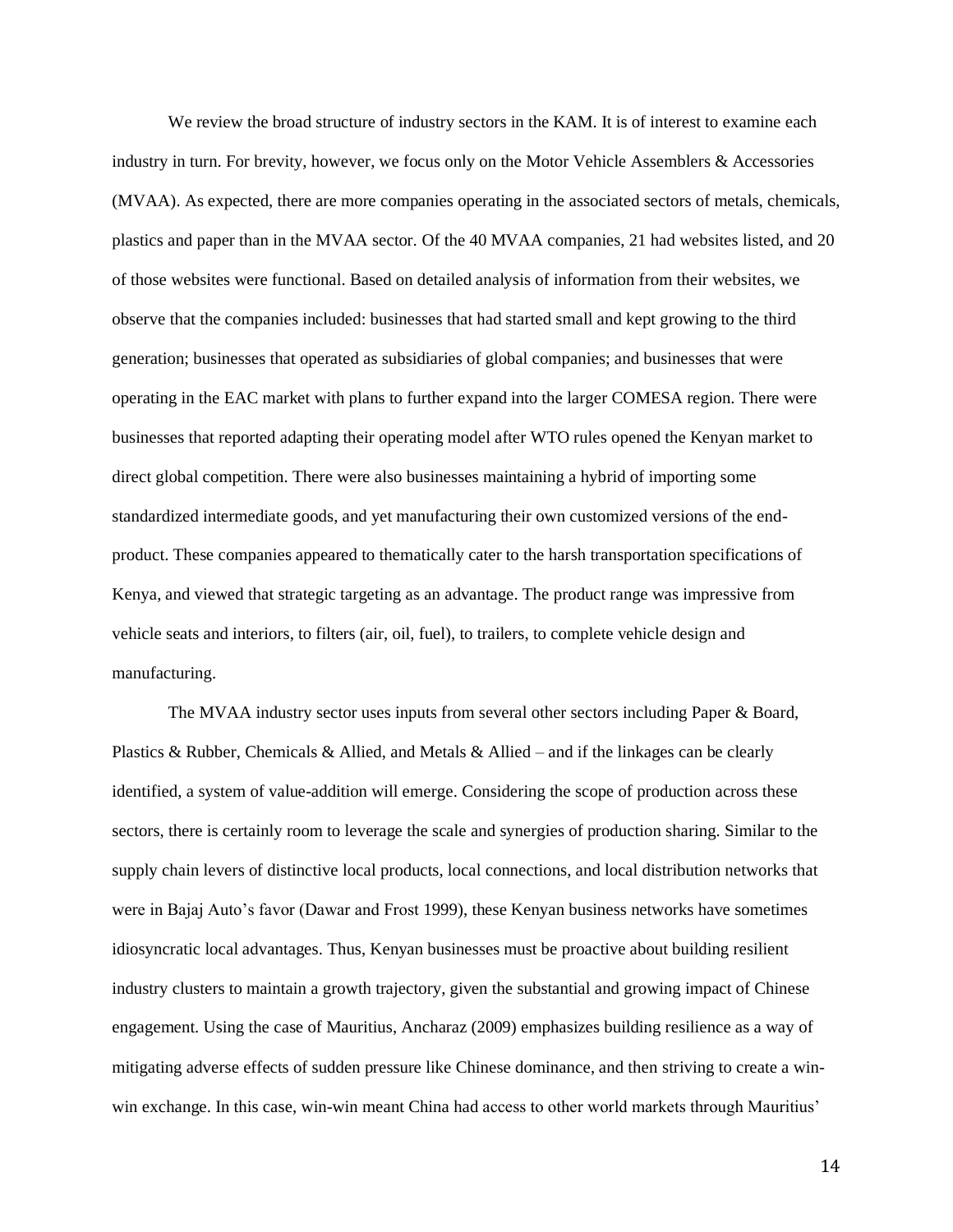free trade zones; and Mauritius built its manufacturing base by purposeful negotiation and institutional support. Mauritius had responded to the AGOA initiative and tariff preferences in the EU by setting up Export Processing Zones (EPZ), which spurred industrial growth and provided this leverage for engaging China. In this way, Mauritius was better incorporated into global production networks. An opportunity exists to approach Chinese engagement as a potential path for participating in global value chains through technological upgrades and innovation. In the case of Kenya, China is deriving benefits from large-scale infrastructure projects, and Kenya can coordinate its industrial activity to create a more inclusive supplierbase for Chinese-led projects. Such coordination is best managed by an agency reflecting private-public partnership. For example, "Enterprise Mauritius" was a collaborative partnership between industry and government to help local enterprises develop competitive capacity and evolve into regional or global exporters. Such an agency in Kenya will share a vision of staged but connected production across industry sectors. This step will help operationalize the vision of production sharing and process innovation within industry sectors such as the MVAA. Thus, the needed adjustments may be supported institutionally by removing structural constraints to synergistic production across sectors. As noted earlier, incentives to reduce order minimums and improve access to inputs from local factories will reduce raw material costs, increase the pace of local production, and provide better opportunities for scaling. If the fragmented production in these sectors is better coordinated, the resulting efficiencies will immediately free up capacity for increased output. Increased output means more learning, with the associated benefits of quality improvements, innovation and market appeal. All these benefits will help to increase the level of mutual dependence between Kenya and China, as Chinese businesses seek investments in Kenya.

#### **5. Summary and Conclusion**

This chapter explored how African countries might respond to the competitive pressures associated with China's increased engagement with Africa in the BRI dispensation. The possibility that China's business activity can marginalize industrial production in Africa was of concern because industrial production has been a critical path of growth for many countries. Thus, despite the imbalance of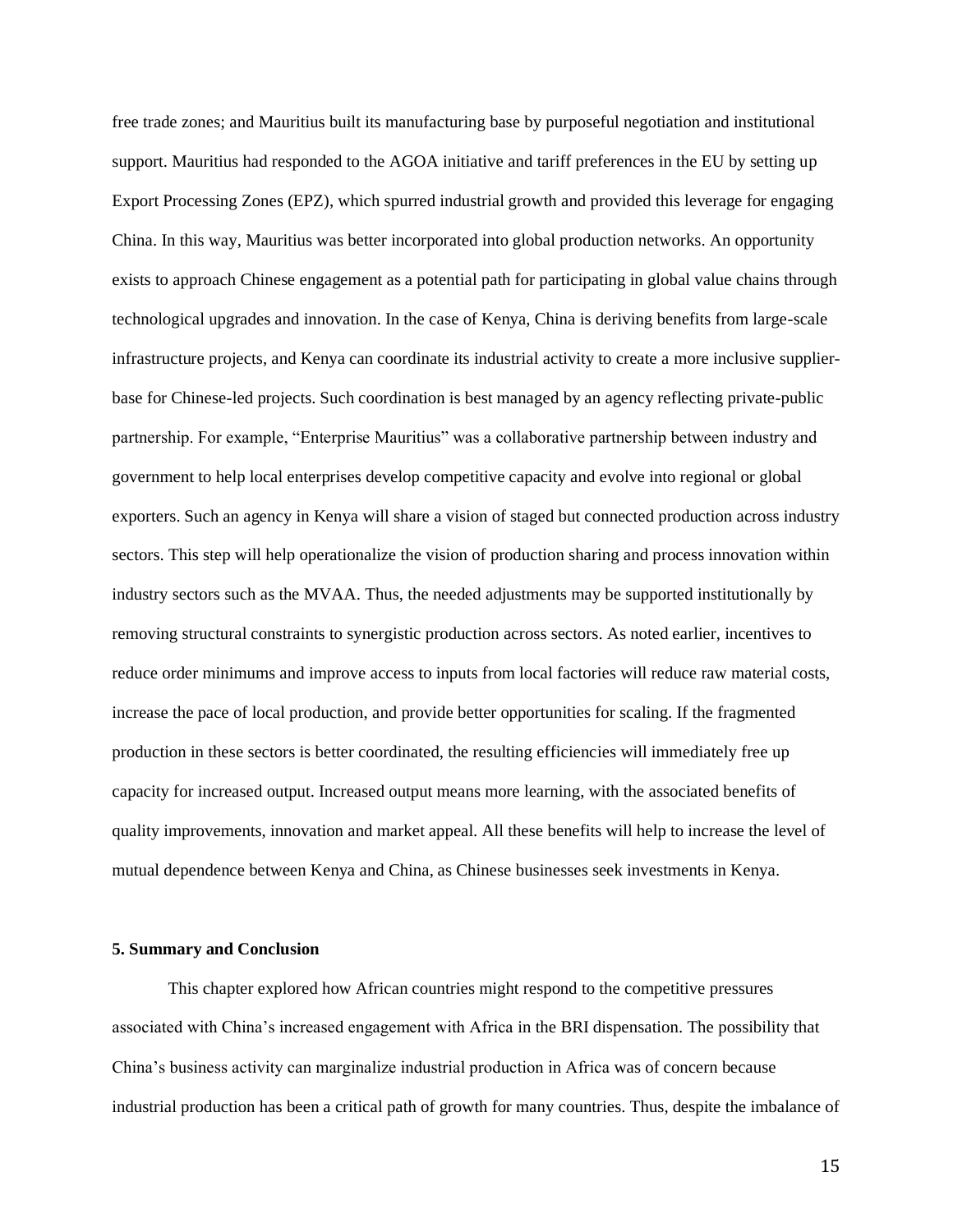economic power in China's favor, we examined the plausibility of creating win-win exchanges with African countries. Specifically, the chapter focused on industry-level adjustments by which African countries may increase the strategic value of their contribution in BRI exchanges. Despite having access to limited data on the subject, there was sufficient indication from literature about how economic exchanges might play out between China and Africa. We found that, based on the pattern of Chinese business activity in other regions, African countries cannot rely on China to create the industry linkages that facilitate technology and knowledge transfer unless it is in their clear interest to do so. However, African countries cannot afford to be ambivalent about the growing dominance of China in their markets. Rather, these countries could proactively change the power dynamics by increasing the level of mutual dependence between their industries and China's incoming businesses. African countries can promote mutual dependence through reorganizing industry supply chains based on country and regional priorities, and creating integrated production networks as a means to increase the value their industries bring to the economic exchange. FDI can and should be harnessed for growth in SSA countries, but it needs to be done strategically to minimize the downsides and derive reasonable rents. By adopting a *response view*, this study contributes a critical dimension to the ongoing debate about how China's BRI might deliver tangible benefits to African countries.

The response of industry will be limited without institutional support. Therefore, we offer the forgoing perspectives on supply chain coordination and production sharing, not only for the consideration of existing businesses but in hopes that it will help frame the institutional support provided for business growth in key sectors. By establishing soundly-negotiated investment partnerships with China, African countries may be able to stimulate local industrialization without having China pursue its usual business practices in Africa. The returns to a nation, for developing an integrated production network, and building regional markets to increase demand, may outweigh the mere establishment of Chinese businesses in the country. Much like a capable stage in a supply chain that manages flows of product, information and funds, a respected public-private partnership will be responsible for building trust among industry players, coordinating their roles in the network, and facilitating an equitable distribution of supply chain surplus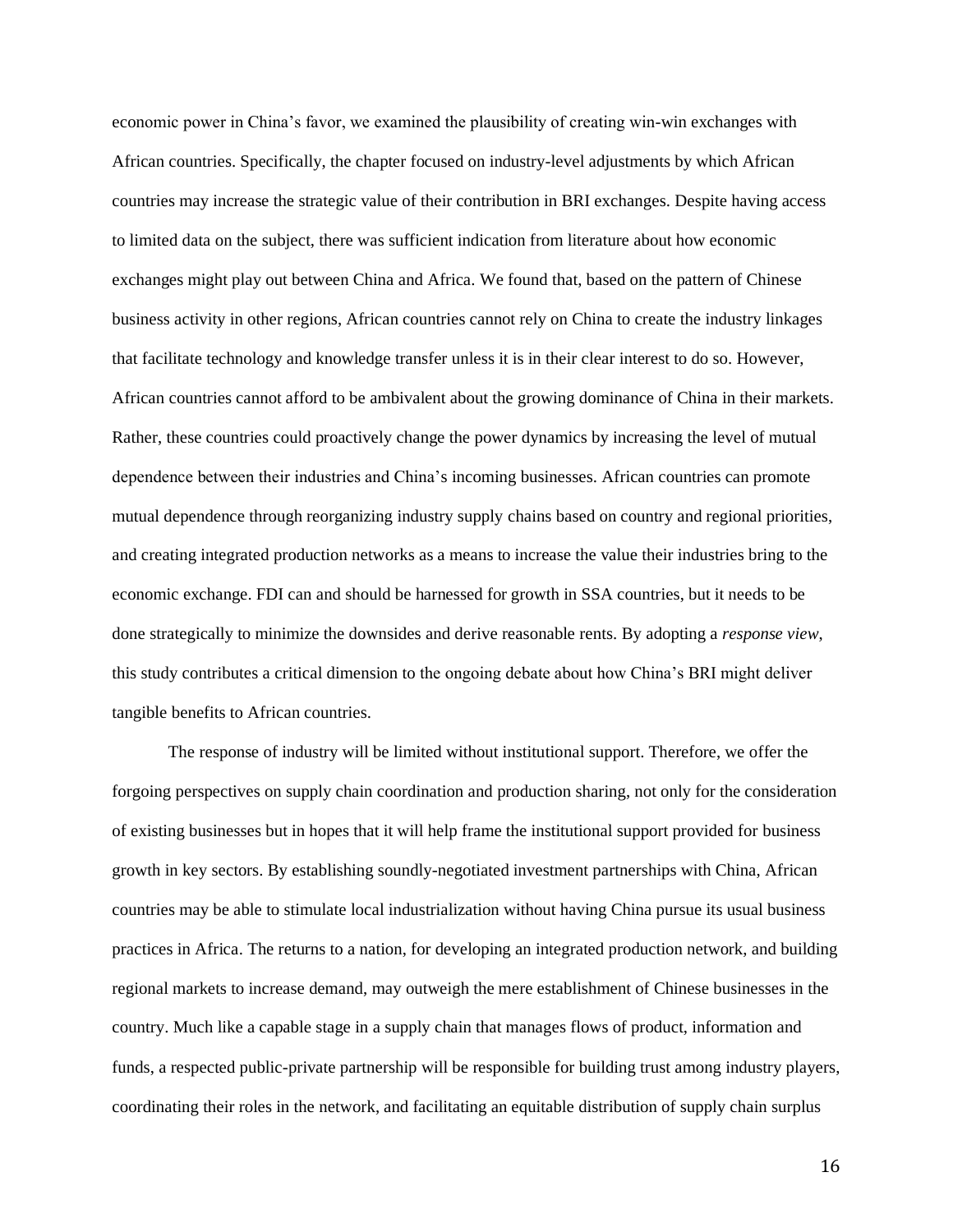until a steady state of production is attained. At this point, the success of the first iteration will have some spillover effects, and feed subsequent refinements. This chapter points to some avenues for research on strengthening the developmental impacts of Chinese investments through responsible supply chain management and corporate engagement. Our hope is that conversations will continue around the relationship between globalization, country response, and sustainable economic development. This is important for strengthening the social contract in various African countries.

# **6. References**

Adisu, Kinfu, Thomas Sharkey, and Sam C. Okoroafo. 2010. "The impact of Chinese investment in Africa." *International Journal of Business and Management* 5: 3.

Ado, Abdoulkadre, and Zhan Su. 2016. "China in Africa: a critical literature review." *Critical Perspectives on International Business* 12: 40-60.

Amendolagine, Vito, Amadou Boly, Nicola Daniele Coniglio, Francesco Prota, and Adnan Seric. 2013. "FDI and local linkages in developing countries: Evidence from Sub-Saharan Africa." *World Development* 50: 41-56.

Ancharaz, Vinaye. 2009. "David v. Goliath: Mauritius facing up to China." *The European Journal of Development Research* 21: 622-643.

Arase, David. 2015. "China's two silk roads initiative: What it means for Southeast Asia." *Southeast Asian Affairs* 1: 25-45.

Carter, Craig R., Tobias Kosmol, and Lutz Kaufmann. 2017. "Toward a supply chain practice view." *Journal of Supply Chain Management* 53: 114-122.

Casciaro, Tiziana, and Mikolaj Jan Piskorski. 2005. "Power imbalance, mutual dependence, and constraint absorption: A closer look at resource dependence theory." *Administrative Science Quarterly* 50: 167-199.

Chen, Lurong, Ludo Cuyvers, Philippe De Lombaerde, and Wahyu Mukti Kusumaningtias. 2011. "An Asean–Eu Fta, Regional Production Sharing, And Regional Cohesion. Focus on Cambodia, Laos and Myanmar." *South African Journal of Economics* 79: 411-427.

Cheru, Fantu, and Cyril Obi. 2011. "Chinese and Indian engagement in Africa: competitive or mutually reinforcing strategies?" *Journal of International Affairs*: 91-110.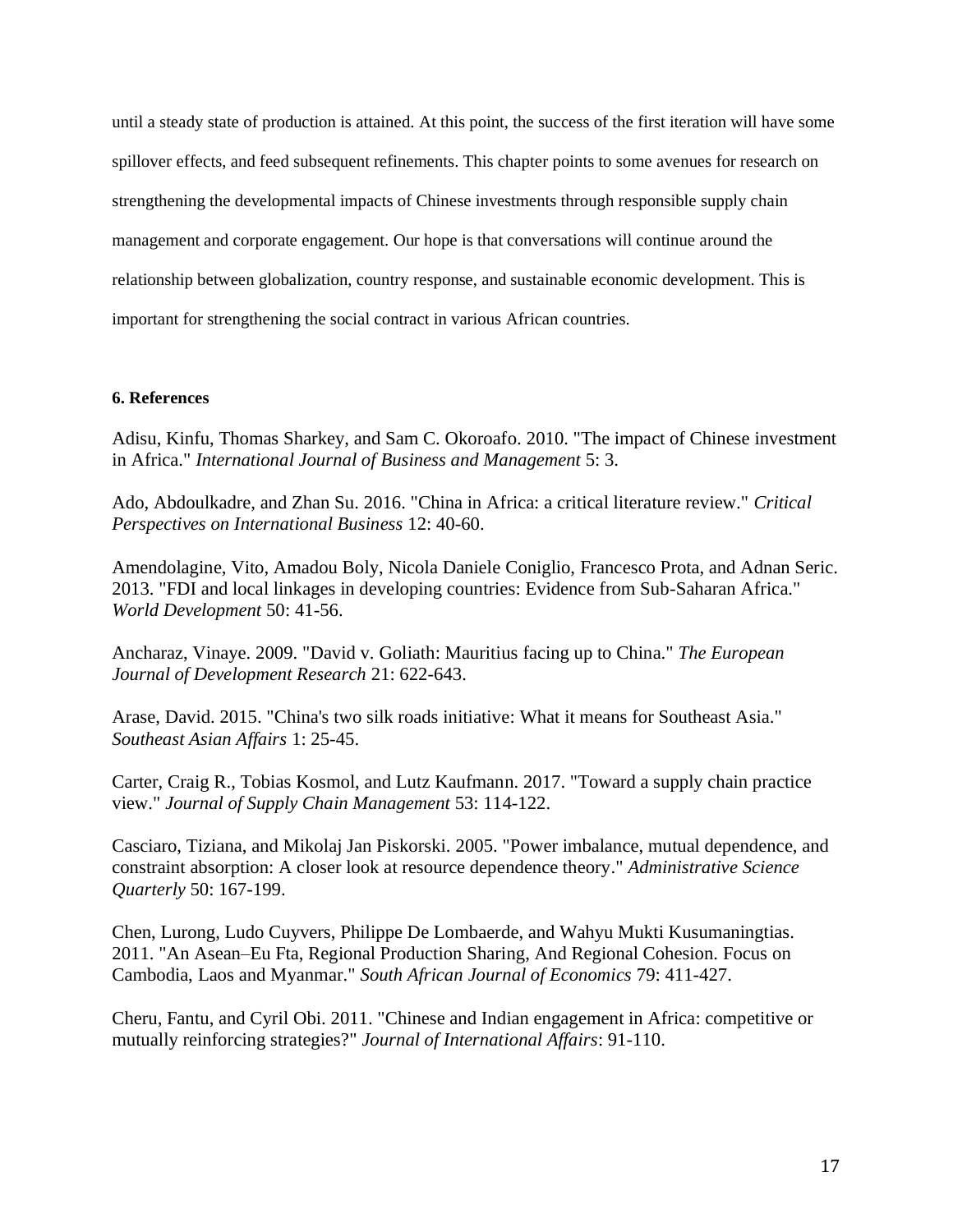Cheung, Mee‐Shew, Matthew B. Myers, and John T. Mentzer. 2011. "The value of relational learning in global buyer‐supplier exchanges: a dyadic perspective and test of the pie‐sharing premise." *Strategic Management Journal* 32: 1061-1082.

Chia, Siow Yue, and Chalongphob Sussangkarn. 2006. "The economic rise of China: challenges and opportunities for ASEAN." *Asian Economic Policy Review* 1: 102-128.

Child, John, and Suzana B. Rodrigues. 2005. "The internationalization of Chinese firms: a case for theoretical extension?" *Management and Organization Review* 1: 381-410. China Daily. 2017. "List of Deliverables of the Belt and Road Forum for International Cooperation". http://www.chinadaily.com.cn/china/2017-05/16/content\_29359377.html. Accessed on August 1, 2017.

Corkin, Lucy. 2007. "The strategic entry of China's emerging multinationals into Africa." *China Report* 43: 309-322.

Corkin, Lucy, and Christopher Burke. 2006. "China's Interest and Activity in Africa's Construction and Infrastructure Sectors, Centre for Chinese Studies." *University of Stellenbosch*.

Coughlin, Peter E., and Gerrishon K. Ikiara, eds. 1988. *Industrialization in Kenya: in search of a strategy*. East African Publishers.

Cuervo-Cazurra, Alvaro, and Mehmet Genc. 2008. "Transforming disadvantages into advantages: developing-country MNEs in the least developed countries." *Journal of international Business Studies* 39: 957-979.

Dawar, Niraj, and Tony Frost. 1999. "Competing with giants: Survival strategies for local companies in emerging markets." *Harvard Business Review* 77: 119-132.

Du, Yuping. 2003. "Haier's survival strategy to compete with world giants." *Journal of Chinese Economic and Business Studies* 1: 259-266.

Duysters, Geert, Jojo Jacob, Charmianne Lemmens, and Yu Jintian. 2009. "Internationalization and technological catching up of emerging multinationals: a comparative case study of China's Haier group." *Industrial and Corporate Change* 18: 325-349.

Elu, Juliet U., and Gregory N. Price. 2010. "Does China Transfer Productivity Enhancing Technology to Sub‐Saharan Africa? Evidence from Manufacturing Firms." *African Development Review* 22: 587-598.

Ferdinand, Peter. 2016. "Westward ho—the China dream and 'one belt, one road': Chinese foreign policy under Xi Jinping." *International Affairs* 92: 941-957.

Flynn, Daniel. 2013. "Africa Investment - China brings goods and roads, now Africa wants jobs". http://www.reuters.com/article/africa-china-idUSL6N0FI3TE20130721. Accessed on August 1, 2017.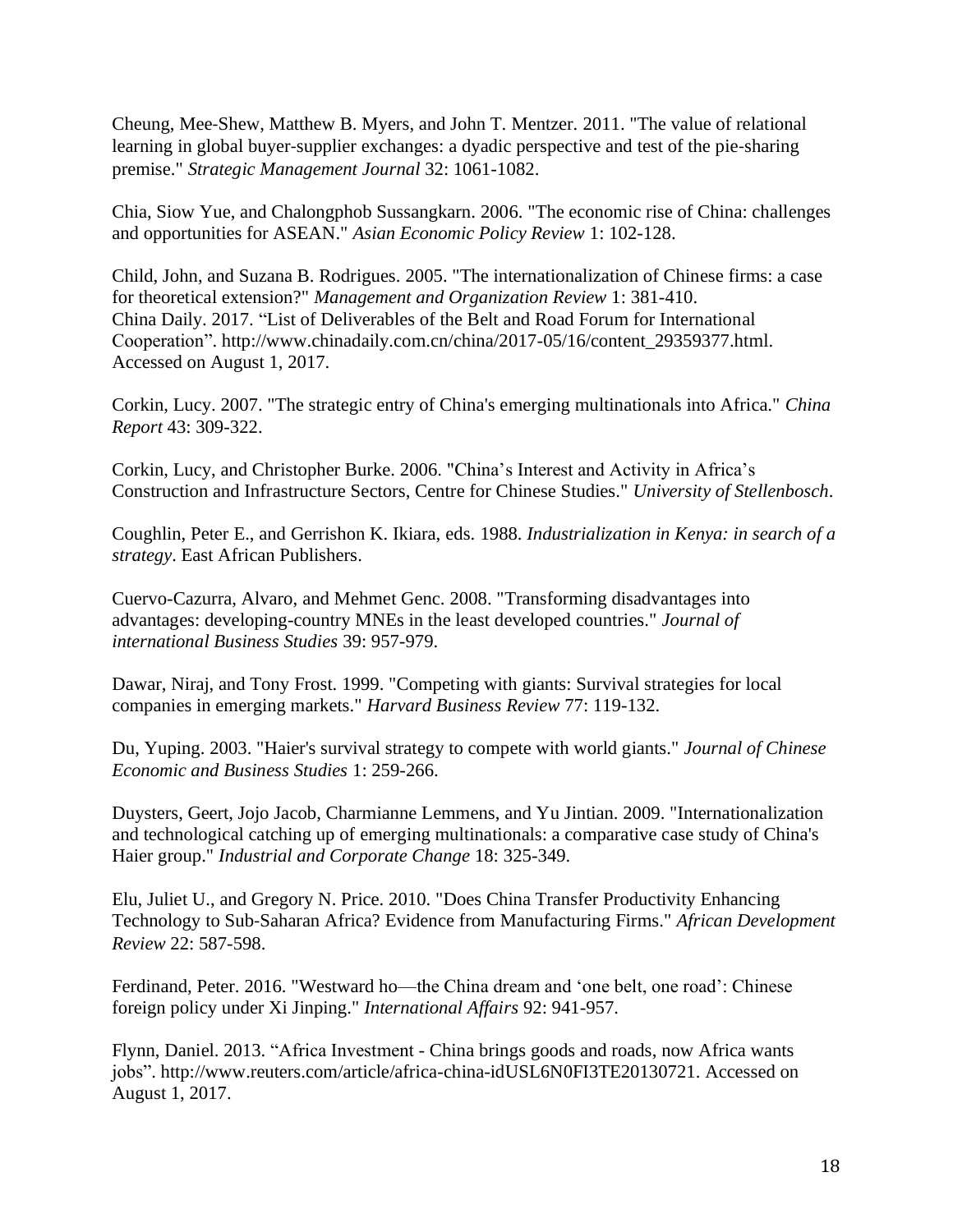Hawke, Gary. 2016. "Stagnation of Trade or Trade Reorganization? What Future for GVCS?." *Economy, Culture & History Japan Spotlight Bimonthly* 35: 1.

Hillman, Amy J., Michael C. Withers, and Brian J. Collins. 2009. "Resource dependence theory: A review." *Journal of Management* 35: 1404-1427.

Ikiara, Moses, and Lydia Ndirangu. 2003. *Prospects of Kenya's clothing exports under AGOA after 2004*. No. 24. Kenya Institute for Public Policy Research and Analysis.

Jilberto, Alex E. Fernández and Barbara Hogenboom. 2012. "Latin America and China: South–South Relations in a New Era", in Jilberto, Alex E. Fernández and Barbara Hogenboom *Latin America facing China: South-south relations beyond the Washington consensus*. Vol. 98. Berghahn Books.

Muhammad Saqib Irshad, Qi Xin and Hamza Arshad. 2015. "One Belt and One Road: Dose China-Pakistan Economic Corridor Benefit for Pakistan's Economy?", *Journal of Economics and Sustainable Development*, 6:24.

Jenkins, Rhys. 2010. "China's global expansion and Latin America." *Journal of Latin American Studies* 42: 809-837.

Johanson, Jan, and Jan-Erik Vahlne. 2009. "The Uppsala internationalization process model revisited: From liability of foreignness to liability of outsidership." *Journal of International Business Studies* 40: 1411-1431.

Kaplinsky, Raphael, and Dirk Messner. 2008. "Introduction: The impact of Asian drivers on the developing world." *World Development* 36: 197-209.

Kaplinsky, Raphael, and Mike Morris. 2008. "Do the Asian drivers undermine export-oriented industrialization in SSA?" *World Development* 36: 254-273.

Koopman, Robert, William Powers, Zhi Wang, and Shang-Jin Wei. 2010. *Give credit where credit is due: Tracing value added in global production chains*. No. w16426. National Bureau of Economic Research.

Kubny, Julia, and Hinrich Voss. 2014. "Benefitting from Chinese FDI? An assessment of vertical linkages with Vietnamese manufacturing firms." *International Business Review* 23: 731-740.

Luo, Yadong, Hongxin Zhao, Yagang Wang, and Youmin Xi. 2011. "Venturing abroad by emerging market enterprises." *Management International Review* 51: 433.

Neilson, Jeffrey, Bill Pritchard, and Henry Wai-chung Yeung. 2014. "Global value chains and global production networks in the changing international political economy: An introduction." *Review of International Political Economy* 21: 1-8.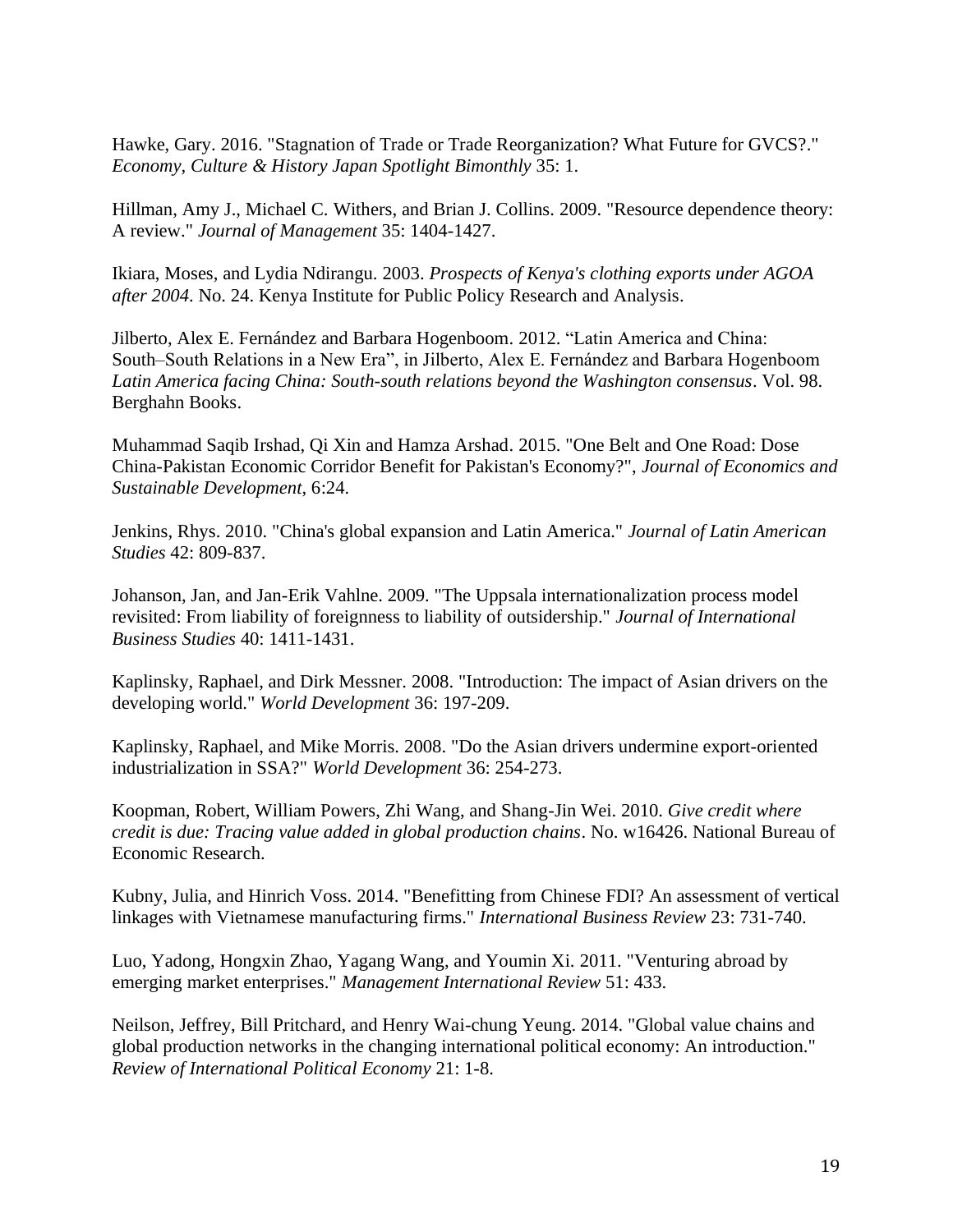McGreal, C. 2007. "Backlash as cheap Chinese labour and products follow investment from Beijing." *The Guardian* 5.

Onjala, Joseph. 2010. "Impact of China–Africa Trade Relations: The case of Kenya." *Final Report submitted to the African Economic Research Consortium (AERC), Nairobi*. [http://dspace.africaportal.org/jspui/bitstream/123456789/32373/1/kenyaPB5.pdf?1.](http://dspace.africaportal.org/jspui/bitstream/123456789/32373/1/kenyaPB5.pdf?1) Accessed on March 1, 2017.

Pfeffer, Jeffrey, and Gerald R. Salancik. 1978. "The external control of organisations." *New York* 175.

Rolland, Nadege. 2015. "China's new silk road." *The national bureau of Asian research* 1-4.

Smarzynska Javorcik, Beata. 2004. "Does foreign direct investment increase the productivity of domestic firms? In search of spillovers through backward linkages." *The American Economic Review* 94: 605-627.

Stevis, M. 2017. "Kenyan Tea, a Reliable Export, Brews a Market at Home." *The Wall Street Journal.* [https://www.wsj.com/articles/kenyan-tea-a-reliable-export-brews-a-market-at-home-](https://www.wsj.com/articles/kenyan-tea-a-reliable-export-brews-a-market-at-home-1488796208)[1488796208.](https://www.wsj.com/articles/kenyan-tea-a-reliable-export-brews-a-market-at-home-1488796208) Accessed on March 1, 2017.

Sun, Irene Y. and Qi Lin. 2017. "Creating a Market for Skills Transfer: A case study of AVIC International's Skills Transfer Programs in Kenya. Working Paper No. 2017/14. China Africa Research Institute, School of Advanced International Studies, Johns Hopkins University. http://www.sais-cari.org/publications. Accessed October, 10, 2017.

Swaine, Michael D. 2015. "Chinese views and commentary on the 'One Belt, One Road' initiative." *China Leadership Monitor* 47: 3.

Takii, Sadayuki. 2005. "Productivity spillovers and characteristics of foreign multinational plants in Indonesian manufacturing 1990–1995." *Journal of Development Economics* 76: 521-542.

UNCTAD. 2012. "Technology and innovation report 2012: Innovation, technology and south– south collaboration". New York and Geneva: United Nations. [http://unctad.org/en/PublicationsLibrary/tir2012\\_en.pdf.](http://unctad.org/en/PublicationsLibrary/tir2012_en.pdf) Accessed on May 1, 2017.

UNCTAD (2016). General Profile: Kenya.

http://unctadstat.unctad.org/CountryProfile/GeneralProfile/en-GB/404/index.html Accessed on May 1, 2017.

Van der Lugt, Sanne, Victoria Hamblin, Meryl Burgess, and Elizabeth Schickerling. 2011. "Assessing China's role in foreign direct investment in Southern Africa."

World Development Indicators (WDI)World Bank (2016). [http://eac.opendataforafrica.org/digdgyc/world-development-indicators-wdi-october-2016.](http://eac.opendataforafrica.org/digdgyc/world-development-indicators-wdi-october-2016) Accessed on May 1, 2017.